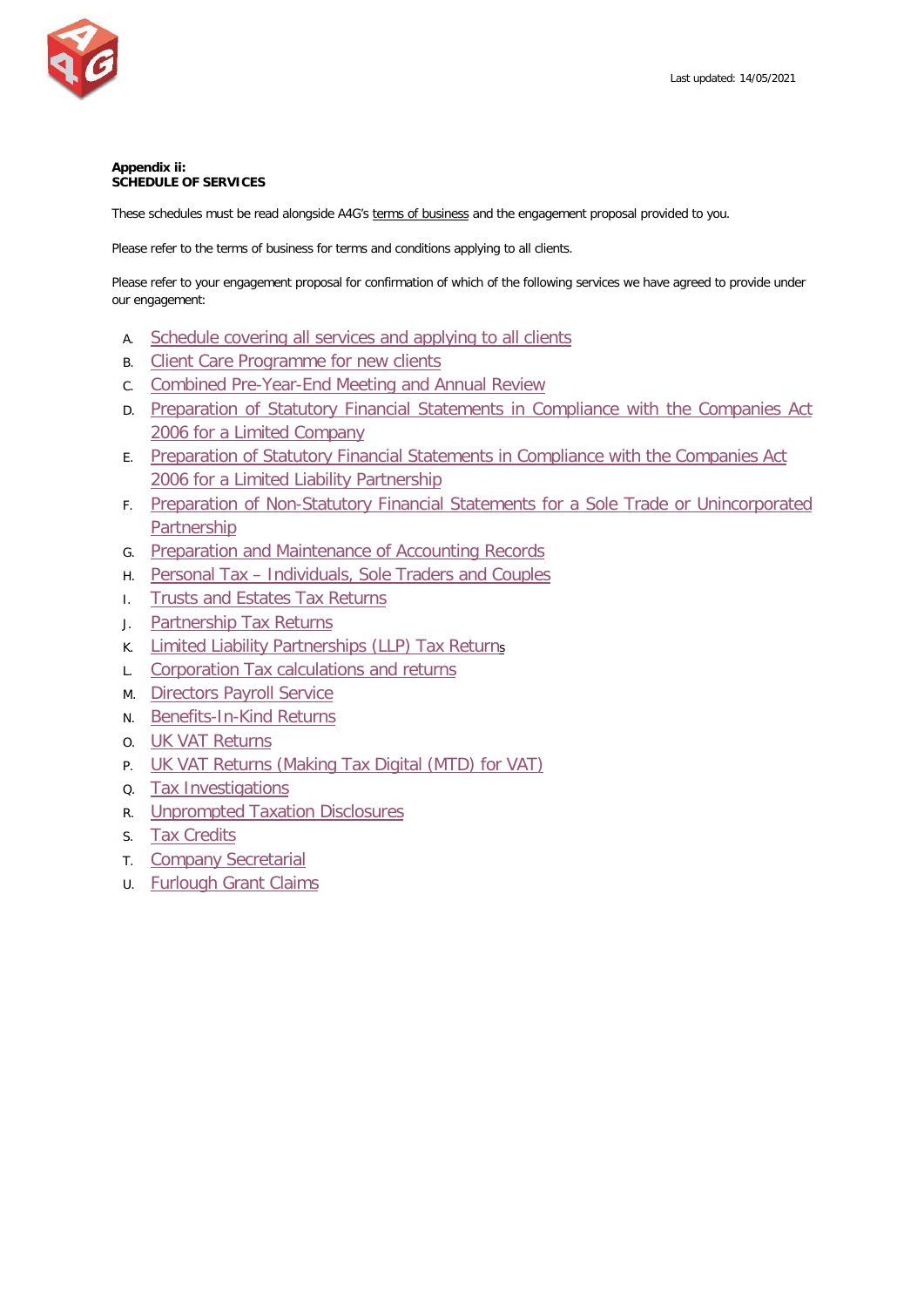

# <span id="page-1-0"></span>**A. SCHEDULE COVERING ALL SERVICES AND APPLYING TO ALL CLIENTS**

## **1.1. Excluded, ad hoc and advisory work**

- 1.1.2. A4G will only provide a service detailed within these schedules if it specifically included in your engagement proposal or other written agreement.
- 1.1.3. The scope of our services provided to you will be only as set out in the engagement proposal and, where applicable, these schedules. All other services which we may offer are excluded and examples of excluded services are set out in these schedules. If you instruct us to do so, we will provide such other taxation, ad hoc and advisory services as may be agreed between us from time to time. These may be the subject of a separate engagement letter at our option or other written agreement or verbal agreement. Where appropriate, we will agree with you a separate fee for any such work you instruct us to undertake.
- 1.1.4. Our services may include telephone conversations, attendance at meetings and written advice, as and when requested by you.
- 1.1.5. If specialist advice is required, we may need to seek this from, or refer you to, appropriate third-party specialists in accordance with our terms of business.
- 1.1.6. As with any tax planning, our recommendations are not entirely without risk, and legislation may be introduced to prevent such tax planning from being undertaken, or to prevent any benefits accruing from planning undertaken previously. Should the whole planning be attacked successfully, although unlikely, the effect on the business and individuals involved would be to put them back in the position they would have been should no tax planning have been undertaken, except for professional costs incurred. HM Revenue & Customs have the authority to charge interest and penalties on any underpayment of tax with the interest effectively being a charge on the borrowings between the business/individuals and HM Revenue & Customs. In cases of a technical nature, penalties are unusual where there has been a valid difference of opinion between HM Revenue & customs and the taxpayer. A4G accepts no liability in relation to penalties and interest chargeable following a successful attack from HM Revenue & Customs.
- 1.1.7. Our engagement proposal does not include any work or fees in relation to tax investigations. Any work completed will be charged to you at our hourly rates and will be payable in accordance with our terms of business.
- 1.1.8. We strongly recommend that you take out tax protection insurance to cover the cost of some of the professional fees which you may incur during a tax investigation. We will provide details of the scheme that we operate on an annual basis. Alternatively, you may contact us at any time to request a quote. The insurance must be in place before the investigation is opened. Other terms and conditions will apply.
- 1.1.9. Our services are based on the 8 needs and wants of our clients and so there are many other ways in which we can assist you:
	- 1. Accountancy and Tax Preparation Services
	- 2. Tax Reduction Services
	-
	- 3. Improving your Management Information<br>4. Profit and Cash Flow Improvement Service
	- 4. Profit and Cash Flow Improvement Services<br>5. Making your Business Less Dependent on Yo 5. Making your Business Less Dependent on You
	-
	- 6. Help for New and Emerging Businesses<br>7. Help with Change and Business Challen 7. Help with Change and Business Challenges
	- 8. Protecting and Growing your Wealth

Please visit our website a[t www.a4g-llp.co.uk](http://www.a4g-llp.co.uk/) for further details or give your Principal Adviser or Client Manager a call.

## **1.2. Changes in the law, in practice or in public policy**

- 1.2.2. We will not accept responsibility if you act on advice given by us on an earlier occasion without first confirming with us that the advice is still valid in the light of any change in the law, practice, public policy or in your circumstances.
- 1.2.3. We will accept no liability for losses arising from changes in the law (or the interpretation thereof), practice or public policy that are first published after the date on which the advice is given.

## **1.3. Your responsibilities**

- 1.3.2. You agree to provide full information necessary for us to advise in relation to your affairs. We will rely on the information and documents being true, correct and complete and will not audit the information or those documents.
- 1.3.3. If you require tax advice in relation to a proposed transaction, we recommend that you instruct us sufficiently in advance so that we have time to give properly considered advice before the transaction takes place.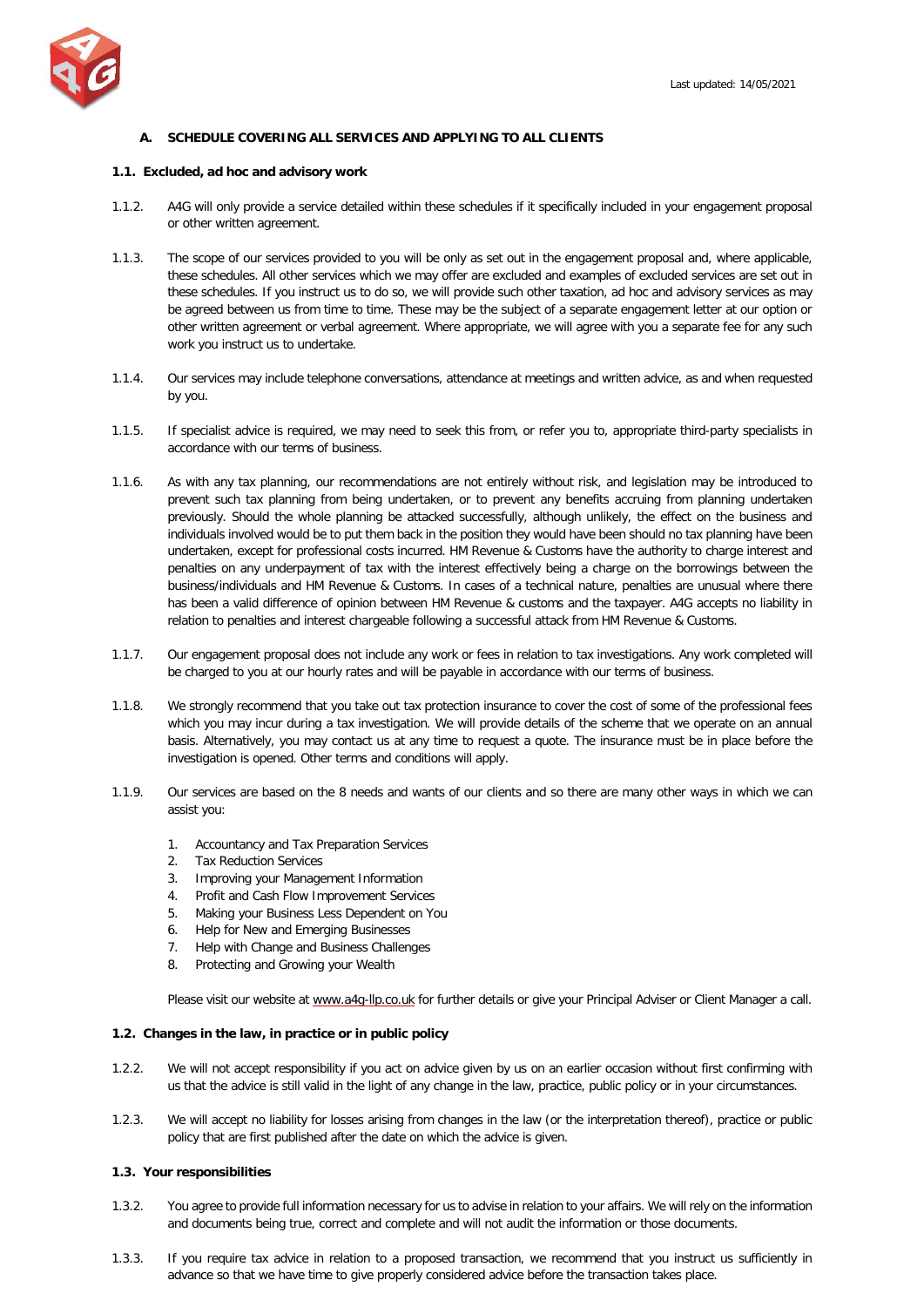

- 1.3.4. You authorise us to approach such third parties as may be appropriate, for information that we consider necessary to provide the advice.
- 1.3.5. You will keep us informed of material changes in circumstances that could affect you or your business's tax position or returns or that could affect your VAT obligations. If you are unsure whether the change is material, please tell us so that we can assess its significance.
- 1.3.6. HMRC will send you an agent authorisation code which expires within 30 days of issue. Please send this to us as soon as you receive it. This code will enable us to register as your agent with HMRC. This authorises HMRC to communicate with us as your agent, although they consider that you should still take 'reasonable care' over your tax affairs.
- 1.3.7. You will forward to us HMRC statements of account, copies of notices of assessment, letters and other communications received from HMRC, in sufficient time to enable us to deal with them as may be necessary within the statutory time limits. Although HMRC have the authority to communicate with us when form 64-8 has been submitted, it is essential that you let us have copies of any correspondence received, because HMRC are not obliged to send us copies of all communications issued to you. You should also keep a note of any telephone communication you have with HMRC's tax credits helpline, including the date and time of the call, and the name of the helpline operator(s).
- 1.3.8. You are responsible for monitoring your business's monthly turnover to establish whether it's liable to register for VAT. If you do not understand what you need to do, please ask us. If you exceed the UK VAT registration threshold and you wish us to assist you in notifying HMRC of your liability to be VAT registered, we will be pleased to assist you in the VAT registration process. You should notify us of your instructions to assist in your VAT registration in good time to enable a VAT registration form to be submitted within the time limit of one month following the month in which you exceed the VAT registration threshold in force at that time. We will not be responsible if you fail to notify us in time and, as a result, incur a late registration penalty. The same applies for equivalent non-UK taxes.
- 1.3.9. You are responsible for employment taxes, pensions (including auto-enrolment) and the assessment of the tax status of your workers. If you do not understand what you need to consider or what action you need to take, please ask us. We will not be in a position to assist you in complying with your responsibilities if we are not engaged to provide such a service. We are not responsible for any penalty that is incurred.

## **1.4. Additional fees for late provision of information to us**

- 1.4.2. The schedules set out the deadlines by which we require your complete information to undertake the work for the fee agreed in the engagement proposal. If feasible, we may agree to complete work within a shorter period but reserve the right to charge an additional fee. The minimum fees are as follows:
	- a) Full information required to complete the accounts is provided less than two months but more than one more before the filing deadline - a minimum additional fee of £100 plus VAT;
	- b) Full information required to complete the accounts is provided less than one month before the filing deadline a minimum additional fee of £200 plus VAT;
	- c) Full information required to complete the self-assessment tax return (including individuals, LLP's partnerships, trusts and estates) is provided after 30<sup>th</sup> September but before 31<sup>st</sup> December - a minimum additional fee of £75 plus VAT;
	- d) Full information to complete the self-assessment tax return (including individuals, LLP's partnerships, trusts and estates) is provided after 31st December - a minimum additional fee of £100 plus VAT;
	- e) Full information required to complete the benefits-in-kind returns is received after  $6<sup>th</sup>$  June a minimum additional fee of £75 plus VAT; and
	- f) Full information required to complete or review the VAT return is provided later than 10 working days before the submission date - a minimum additional fee of £100 plus VAT
- 1.4.3 Additional fees will be invoiced and payable in accordance with our terms of business.

# <span id="page-2-0"></span>**B. CLIENT CARE PROGRAMME FOR NEW CLIENTS**

## **2.1. Full details of what the service includes**

- 2.1.2. The Client Care Programme meeting is a one-off meeting that will be conducted with you by your Client Manager and includes the following features at no extra cost (subject to our terms of business):
	- a) Obtaining as much information about your business and tax affairs as possible, to ensure that we always provide you with the relevant advice;
	- b) processing of your personal and business details onto our database so that accounts, tax returns and future correspondence are correctly presented;
	- c) review of your business letterhead and invoice stationery to ensure they comply with relevant tax and Companies Act legislation;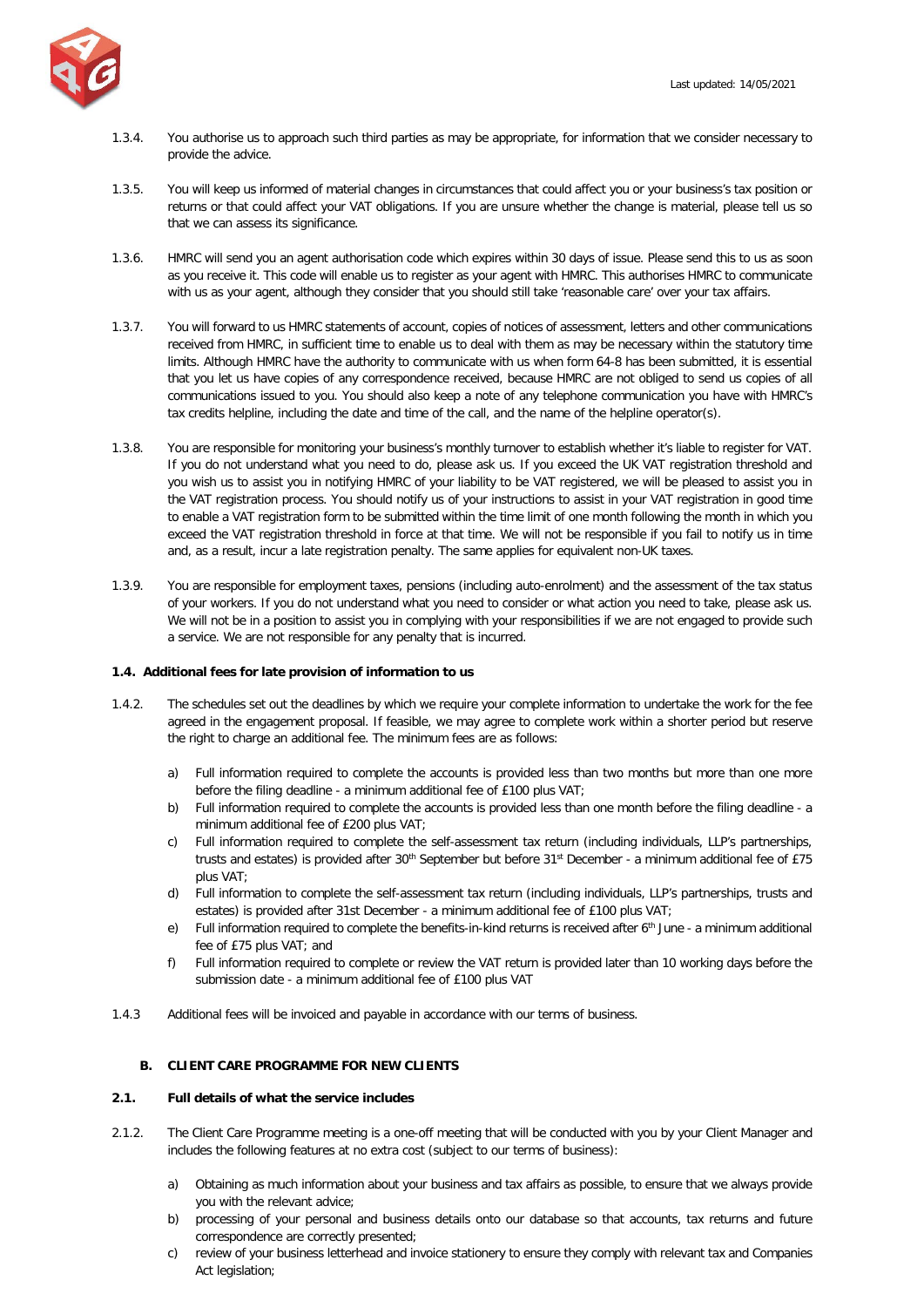

- d) compliance review to ensure that the requirements for tax, PAYE and accounting issues are up to date;
- e) if you are VAT registered, a review of your standard VAT invoice to ensure compliance with the regulations of HM Customs & Revenue;
- f) discussion of the way you deal with employee issues, including discussing the risk of having an industrial tribunal case;
- g) assessing the risk to you and your business of having a tax, PAYE or VAT enquiry;
- h) if you wish, discussion with any of your other advisers, such as your IFA, bank or solicitor, to ensure that you do not get conflicting advice;
- i) assessing the areas of your business that require the most help from outside advisers; and
- j) a follow up summary of the issues discussed and any recommendations

## **2.2. Circumstances under which this service is not free**

2.2.2. Please refer to section 13 of our terms of business which explains the circumstances under which this service is not free and will be charged for.

## <span id="page-3-0"></span>**C. COMBINED PRE-YEAR-END MEETING AND ANNUAL REVIEW**

# **3.1. Full details of what this service includes**

- 3.1.2. We will meet with the controlling shareholders/owners prior to the accounting period ending to consider the following:
	- a) Review of management accounts for the year to date;
	- b) discussions regarding profitability of the business and business plans for the coming year;
	- c) advice on identifying your real break-even point and cash flow requirements if appropriate;
	- d) considering tax and investment strategies in the light of likely profits for the year;
	- e) discussions about your personal financial affairs including any areas where we may need to liaise with other financial advisers; and
	- f) if appropriate, circulation of notes of the meeting and action points

# <span id="page-3-1"></span>**D. PREPARATION OF STATUTORY FINANCIAL STATEMENTS IN COMPLIANCE WITH THE COMPANIES ACT 2006 FOR A LIMITED COMPANY**

## **4. Responsibilities and scope for financial statements preparation services**

# 4.1. **Full details of what the service includes:**

- a) Records requests, checklists and follow up reminders;
- b) thorough review of your records to ensure we have all the documents we need before work commences on preparing the accounts;
- c) summarising your financial information and reconciling key balances to supporting documentation;
- d) review of unusual costs included in the accounting records;
- e) review of items that are usually tax-sensitive and could result in a tax investigation;
- f) putting the financial information into the required format for Companies House, if applicable;
- g) calculating your tax liability and completing your corporation tax returns (see details under Business Tax issues);
- h) thorough review of your accounts by your Client Manager, and adjustments completed as necessary;
- i) writing a letter to you to raise awareness of key issues in the accounts and advise of business tax liabilities if applicable;
- j) final review of your accounts and tax returns by your Principal Adviser;
- k) forwarding copies of accounts and business tax returns to you;
- l) reminders to send us signed copies of accounts and business tax returns;
- m) submission of accounts and business tax returns with appropriate iXBRL tagging to HM Revenue & Customs, if applicable;
- n) submission of accounts to Companies House, if applicable;
- o) checking receipt of submission is received to confirm documents have been accepted;
- p) providing you with opening journals for the following year's accounts in order to agree opening balances;
- q) telephone calls and emails with your Client Manager regarding your accounts and routine business tax issues; and
- r) checking correspondence received from HM Revenue & Customs agree with our records.

# 4.2. **Your responsibilities as directors of a company**

- 4.2.2. As directors of the company, you are responsible for preparing financial statements which give a true and fair view and which have been prepared in accordance with the Companies Act 2006 (the Act). As directors you must not approve the financial statements unless you are satisfied that they give a true and fair view of the assets, liabilities, financial position and profit or loss of the company.
- 4.2.3. Unless you notify us otherwise, you agree for us, where appropriate, to prepare abridged accounts (with an abridged balance sheet only) under The Small Companies and Groups (Accounts and Directors' Report) Regulations 2008 as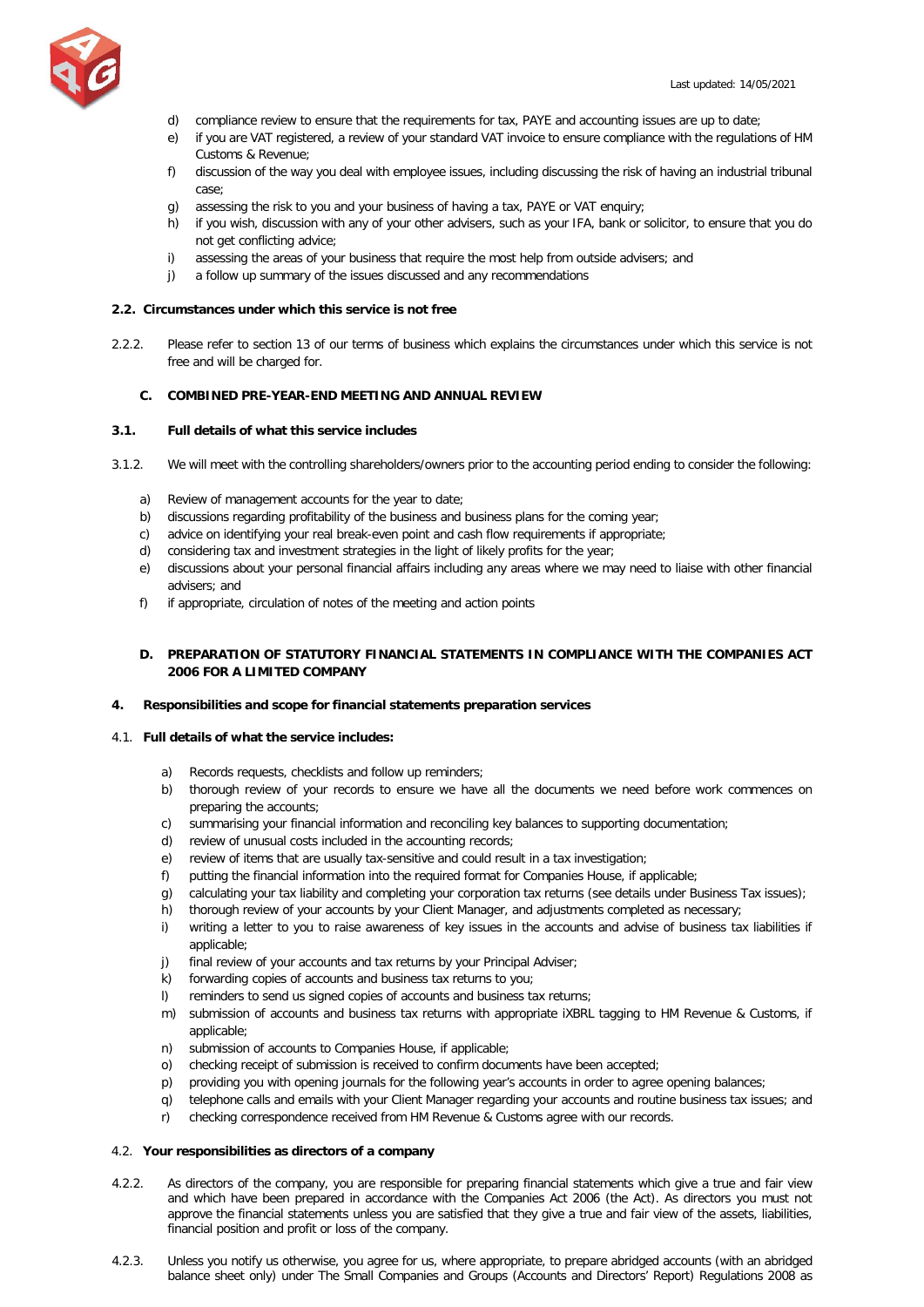

amended by The Companies, Partnerships and Groups (Accounts and Reports) Regulations 2015. As directors you are responsible for obtaining the necessary consents from all shareholders/members and for delivering the required statement to the registrar.

- 4.2.4. In preparing the financial statements, you are required to:
	- a) select suitable accounting policies and then apply them consistently;
	- b) make judgements and estimates that are reasonable and prudent; and
	- c) prepare the financial statements on the going-concern basis unless it is inappropriate to presume that the company will continue in business.
- 4.2.5. You are responsible for keeping adequate accounting records that set out with reasonable accuracy at any time the company's financial position, and for ensuring that the financial statements comply with applicable accounting standards and with the Companies Act 2006 and give a true and fair view. By approving the financial statements you will be acknowledging this responsibility.
- 4.2.6. You are also responsible for safeguarding the assets of the company and hence for taking reasonable steps to prevent and detect fraud and other irregularities.
- 4.2.7. You are also responsible for deciding whether, in each financial year, the company meets the conditions for exemption from an audit, as set out in section 477, 479A or 480 of the Companies Act 2006, and for deciding whether the exemption can be claimed that year.
- 4.2.8. You are responsible for ensuring that the company complies with the laws and regulations that apply to its activities, and for preventing non-compliance and detecting any that occurs.
- 4.2.9. You have undertaken to make available to us, as and when required, all the company's accounting records and related financial information and explanations, including minutes of management and shareholders' and directors' meetings, that we need to do our work. This is required to be confirmed in the directors' report along with an acknowledgement that the financial statements have been prepared on an appropriate accounting basis.
- 4.2.10. If financial information is published on the company's website or by other electronic means which includes a report by us or otherwise associated with us, you must inform us of the electronic publication and get our consent before it occurs and ensure that it presents the financial information and chartered accountants report properly. We have the right to withhold consent to the electronic publication of our report or the financial statements if they are to be published in an inappropriate manner.
- 4.2.11. It is your responsibility to set up controls to prevent or detect quickly any changes to electronically published information. We are not responsible for reviewing these controls or for keeping the information under review after it is first published. You are responsible for the maintenance and integrity of electronically published information, and we accept no responsibility for changes made to any information after it is first posted.
- 4.2.12. You are responsible for providing us with the full complete records, that meet the terms and conditions of your engagement proposal, by no later than two months before the tax filing deadline.

## 4.3. **Our responsibilities as accountants**

- 4.3.2. You have asked us to help you prepare the financial statements in accordance with the requirements of the Companies Act 2006, and for preparing accounts for filing with the Registrar of Companies as well as to enable profits to be calculated to meet the requirements of current tax legislation and to provide sufficient and relevant information to complete a tax return. We will compile the financial statements for your approval based on the accounting records that you maintain, the information and explanations that you give us and in accordance with the accounting framework agreed and applicable to you, which may be FRS 102, FRS102 Section 1A or FRS 105.
- 4.3.3. We will plan our work on the basis that no report on the financial statements is required by statute or regulation for the year, unless you inform us in writing to the contrary. We will make enquiries of management and undertake any procedures that we judge appropriate but are under no obligation to perform procedures that may be required for assurance engagements such as audits or reviews.
- 4.3.4. You are responsible for determining whether the company is exempt from an audit of the financial statements. We will not check this. However, if we find that the company is not entitled to the exemption, we will inform you.
- 4.3.5. Our work will not be an audit of the financial statements in accordance with International Standards on Auditing (UK), so we will not be able to provide any assurance that the accounting records or the financial statements are free from material misstatement, whether caused by fraud, other irregularities or error, or to identify weaknesses in internal controls.
- 4.3.6. Since we will not carry out an audit or confirm in any way the accuracy or reasonableness of the accounting records, we cannot provide any assurance whether the financial statements that we prepare from those records will present a true and fair view.
- 4.3.7. We will advise you on whether your records are adequate for preparation of the financial statements and recommend improvements on anything we come across during the course of our work.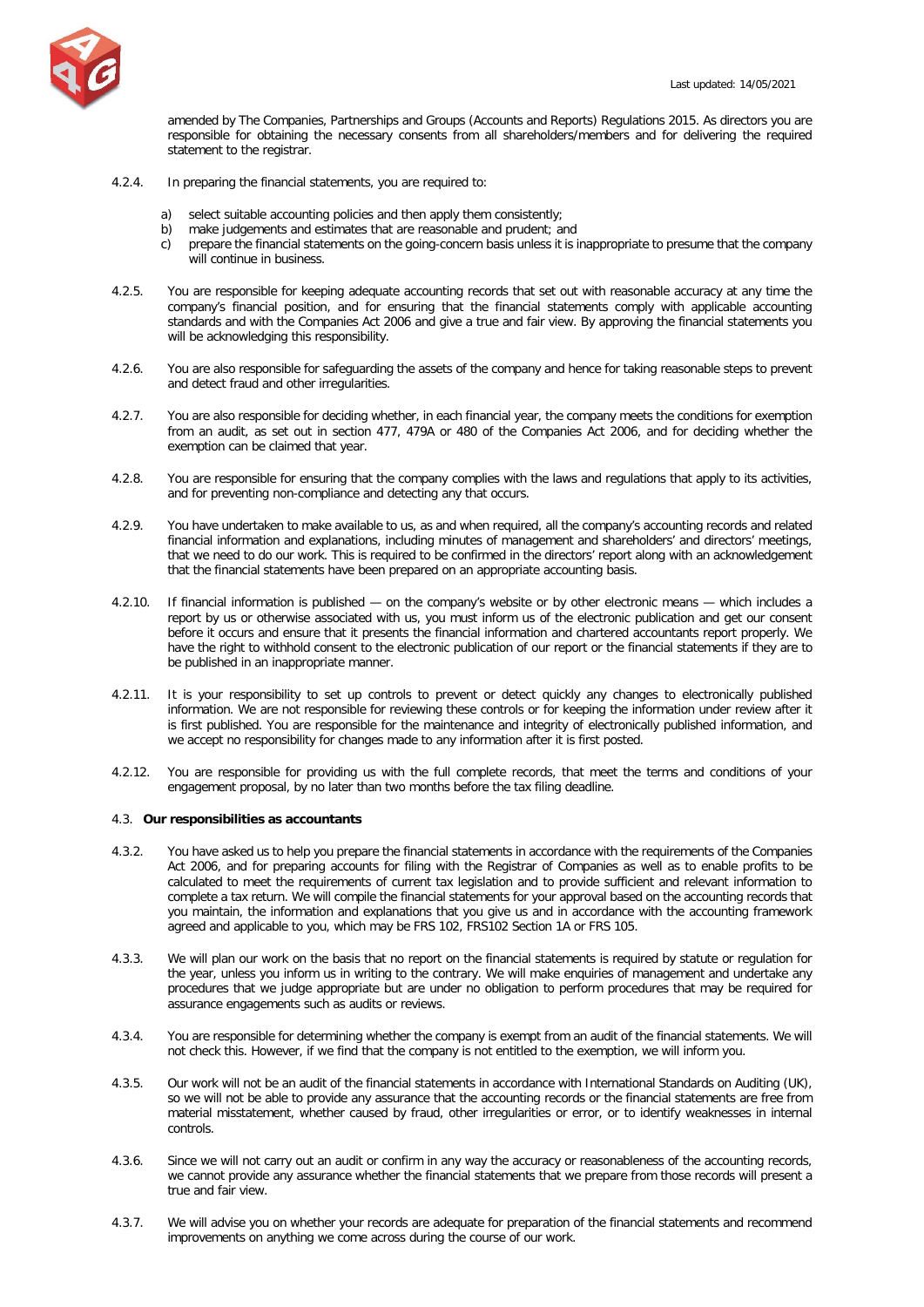

- 4.3.8. We have a professional duty to compile financial statements that conform with generally accepted accounting principles from the accounting records and information and explanations given to us. The accounting policies on which the financial statements have been compiled will be disclosed in the notes to the financial statements and will be referred to in our accountants' report. We will not compile financial statements if the accounting principles, or the accounting policies selected by management, are inappropriate.
- 4.3.9. We also have a professional responsibility not to allow our name to be associated with financial statements which we believe may be misleading. Therefore, although we are not required to search for such matters, if we become aware, for any reason, that the financial statements may be misleading, we will discuss the matter with you with a view to agreeing appropriate adjustments and/or disclosures in the financial statements. In circumstances where the adjustments and/or disclosures that we consider appropriate are not made, or if we are not provided with appropriate information and, as a result, we consider that the financial statements is misleading, we will withdraw from the engagement.
- 4.3.10. As part of our normal procedures, we may ask you to confirm in writing any information or explanations given to us orally during our work.
- 4.3.11. You have instructed us to convert the financial statements into the iXBRL (inline eXtensible Business Reporting Language) format which is required by HMRC. We will use professional software to create the tagged financial statements and you therefore agree that we can process any standard data tags without your prior approval, only referring back to you for any non-standard or judgemental areas.

## 4.4. **Form of the accountants' report.**

4.4.2. We will report to the Board of Directors members as appropriate that, in accordance with this engagement letter and to assist you to fulfil your responsibilities, we have not carried out an audit but have compiled the financial statements from the accounting records and from the information and explanations supplied to us. To the fullest extent permitted by law, we do not accept or assume responsibility to anyone other than the company and the company's Board of Directors, as a body for our work or for this report. If you wish to share this report with third parties, before doing so, you must discuss this with us, receive our consent and follow any stipulated conditions.

# <span id="page-5-0"></span>**E. PREPARATION OF STATUTORY FINANCIAL STATEMENTS IN COMPLIANCE WITH THE COMPANIES ACT 2006 FOR A LIMITED LIABILITY PARTNERSHIP (LLP)**

## **5. Responsibilities and scope for financial statements preparation services**

# 5.1. **Full details of what the service includes:**

- a) records requests, checklists and follow up reminders;
- b) thorough review of your records to ensure we have all the documents we need before work commences on preparing the accounts;
- c) summarising your financial information and reconciling key balances to supporting documentation.
- d) review of unusual costs included in the accounting records;
- e) review of items that are usually tax-sensitive and could result in a tax investigation;
- f) putting the financial information into the required format for Companies House, if applicable;
- g) calculating your tax liability and completing your partnership tax return;
- h) thorough review of your accounts by your Client Manager, and adjustments completed as necessary;
- i) writing a letter to you to raise awareness of key issues in the accounts and advise of business tax liabilities if applicable;
- j) final review of your accounts and tax returns by your Principal Adviser;
- k) forwarding copies of accounts and business tax returns to you;
- l) reminders to send us signed copies of accounts and business tax returns;
- m) submission of accounts and business tax returns with appropriate iXBRL tagging to HM Revenue & Customs, if applicable;
- n) submission of accounts to Companies House, if applicable;
- o) checking receipt of submission is received to confirm documents have been accepted;
- p) providing you with opening journals for the following year's accounts in order to agree opening balances;
- q) telephone calls and emails with your Client Manager regarding your accounts and routine business tax issues; and
- r) checking correspondence received from HM Revenue & Customs agree with our records.

# 5.2. **Your responsibilities as directors of a company or members of a limited liability partnership (LLP)**

- 5.2.2. As members of the LLP, you are responsible for preparing financial statements which give a true and fair view and which have been prepared in accordance with the Companies Act 2006 (the Act). As designated members you must not approve the financial statements unless you are satisfied that they give a true and fair view of the assets, liabilities, financial position and profit or loss of the LLP.
- 5.2.3. Unless you notify us otherwise, you agree for us, where appropriate, to prepare abridged accounts (with an abridged balance sheet only) under The Limited Liability Partnerships (Accounts and Audit) (Application of Companies Act 2006) Regulations 2008 as amended by The Limited Liability Partnerships, Partnerships and Groups (Accounts and Audit) Regulations 2016. As designated members, you are responsible for obtaining the necessary consents from all members and for delivering the required statement to the registrar.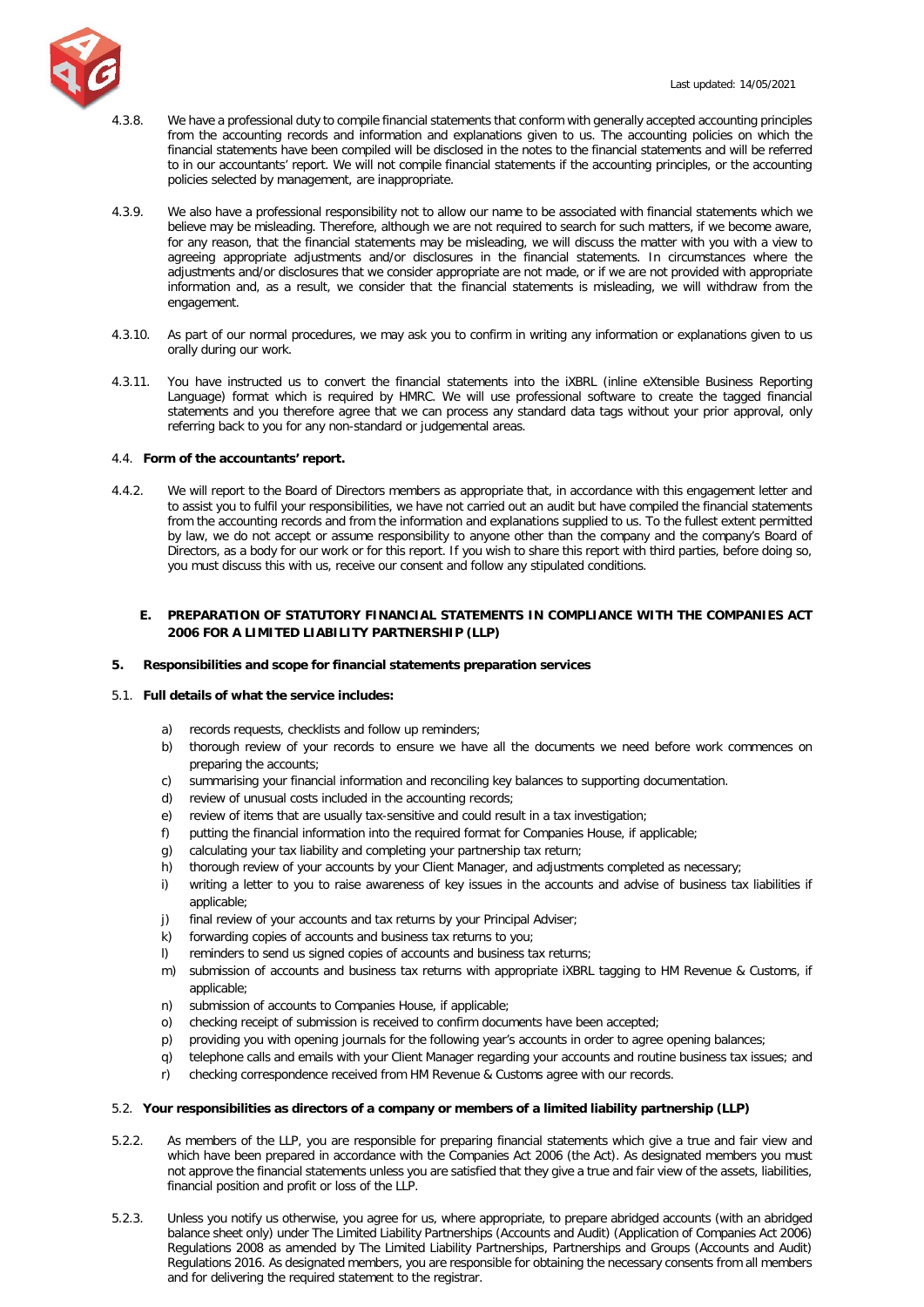

- 5.2.4. In preparing the financial statements, you are required to:
	- a) select suitable accounting policies and then apply them consistently;
	- b) make judgements and estimates that are reasonable and prudent; and
	- c) prepare the financial statements on the going-concern basis unless it is inappropriate to presume that the LLP will continue in business.
- 5.2.5. You are responsible for keeping adequate accounting records that set out with reasonable accuracy at any time the LLP's financial position, and for ensuring that the financial statements comply with applicable accounting standards and with the Companies Act 2006 and give a true and fair view. By approving the financial statements you will be acknowledging this responsibility.
- 5.2.6. You are also responsible for safeguarding the assets of the LLP and hence for taking reasonable steps to prevent and detect fraud and other irregularities.
- 5.2.7. You are also responsible for deciding whether, in each financial year, the LLP meets the conditions for exemption from an audit, as set out in section 477, 479A or 480 of the Companies Act 2006, and for deciding whether the exemption can be claimed that year.
- 5.2.8. You are responsible for ensuring that the LLP complies with the laws and regulations that apply to its activities, and for preventing non-compliance and detecting any that occurs.
- 5.2.9. You have undertaken to make available to us, as and when required, all the LLP's accounting records and related financial information and explanations, including minutes of management and members' meetings, that we need to do our work. This is required to be confirmed in the members' report along with an acknowledgement that the financial statements have been prepared on an appropriate accounting basis.
- 5.2.10. If financial information is published on the LLP's website or by other electronic means which includes a report by us or otherwise associated with us, you must inform us of the electronic publication and get our consent before it occurs and ensure that it presents the financial information and chartered accountants report properly. We have the right to withhold consent to the electronic publication of our report or the financial statements if they are to be published in an inappropriate manner.
- 5.2.11. It is your responsibility to set up controls to prevent or detect quickly any changes to electronically published information. We are not responsible for reviewing these controls or for keeping the information under review after it is first published. You are responsible for the maintenance and integrity of electronically published information, and we accept no responsibility for changes made to any information after it is first posted.
- 5.2.12. You are responsible for providing us with the full complete records, that meet the terms and conditions of your engagement proposal, by no later than two months before the tax filing deadline.

## 5.3. **Our responsibilities as accountants**

- 5.3.2. You have asked us to help you prepare the financial statements in accordance with the requirements of the Companies Act 2006, and for preparing accounts for filing with the Registrar of Companies as well as to enable profits to be calculated to meet the requirements of current tax legislation and to provide sufficient and relevant information to complete a tax return. We will compile the financial statements for your approval based on the accounting records that you maintain, the information and explanations that you give us and in accordance with the accounting framework agreed and applicable to you, which may be FRS 102, FRS102 Section 1A or FRS 105.
- 5.3.3. We will plan our work on the basis that no report on the financial statements is required by statute or regulation for the year, unless you inform us in writing to the contrary. We will make enquiries of management and undertake any procedures that we judge appropriate but are under no obligation to perform procedures that may be required for assurance engagements such as audits or reviews.
- 5.3.4. You are responsible for determining whether the LLP is exempt from an audit of the financial statements. We will not check this. However, if we find that the company is not entitled to the exemption, we will inform you.
- 5.3.5. Our work will not be an audit of the financial statements in accordance with International Standards on Auditing (UK), so we will not be able to provide any assurance that the accounting records or the financial statements are free from material misstatement, whether caused by fraud, other irregularities or error, or to identify weaknesses in internal controls.
- 5.3.6. Since we will not carry out an audit or confirm in any way the accuracy or reasonableness of the accounting records, we cannot provide any assurance whether the financial statements that we prepare from those records will present a true and fair view.
- 5.3.7. We will advise you on whether your records are adequate for preparation of the financial statements and recommend improvements on anything we come across during the course of our work.
- 5.3.8. We have a professional duty to compile financial statements that conform with generally accepted accounting principles from the accounting records and information and explanations given to us. The accounting policies on which the financial statements have been compiled will be disclosed in the notes to the financial statements and will be referred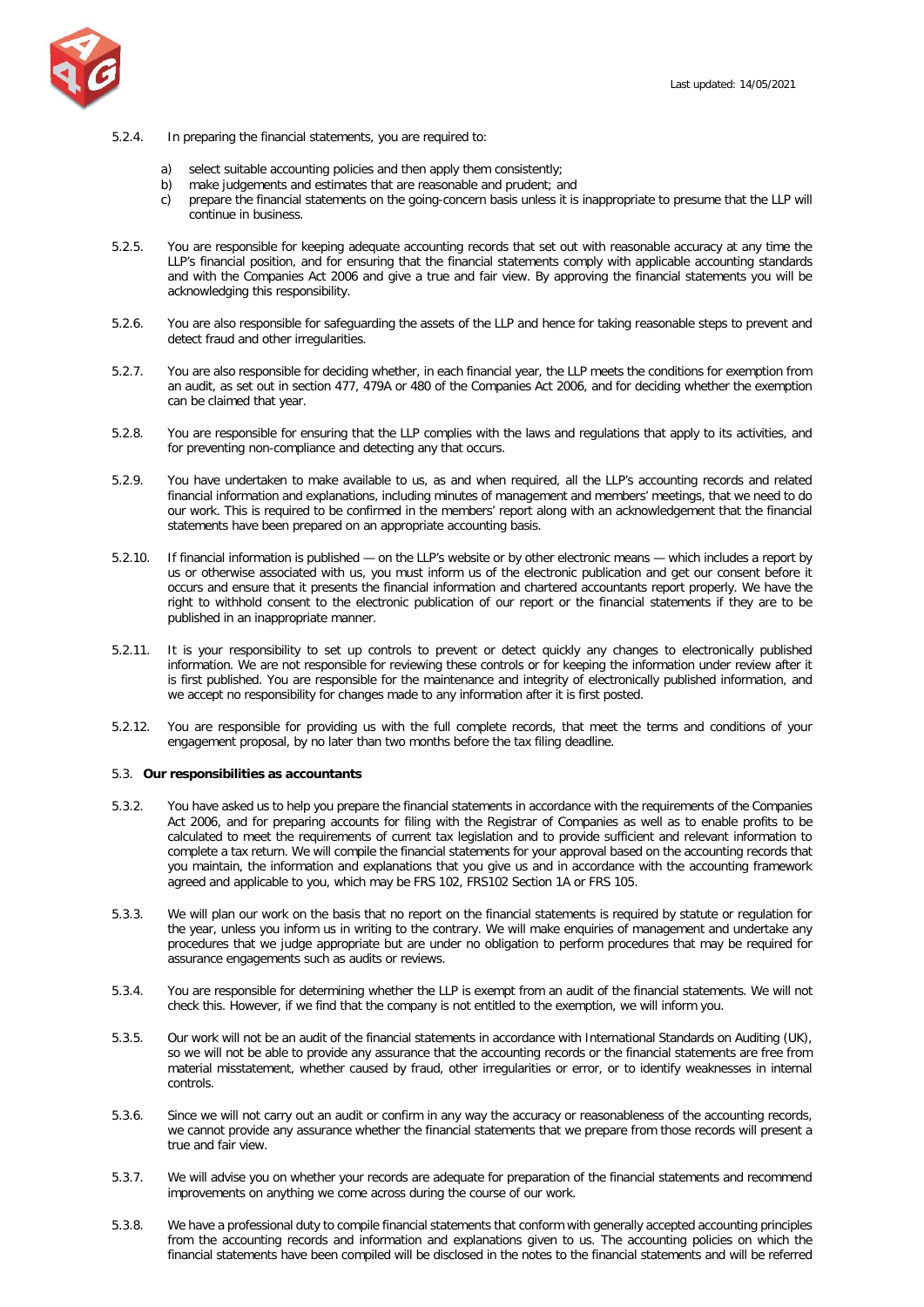to in our accountants' report. We will not compile financial statements if the accounting principles, or the accounting policies selected by management, are inappropriate.

- 5.3.9. We also have a professional responsibility not to allow our name to be associated with financial statements which we believe may be misleading. Therefore, although we are not required to search for such matters, if we become aware, for any reason, that the financial statements may be misleading, we will discuss the matter with you with a view to agreeing appropriate adjustments and/or disclosures in the financial statements. In circumstances where the adjustments and/or disclosures that we consider appropriate are not made, or if we are not provided with appropriate information and, as a result, we consider that the financial statements is misleading, we will withdraw from the engagement.
- 5.3.10. As part of our normal procedures, we may ask you to confirm in writing any information or explanations given to us orally during our work.

## 5.4. **Form of the accountants' report.**

5.4.2. We will report to members as appropriate that, in accordance with this engagement letter and to assist you to fulfil your responsibilities, we have not carried out an audit but have compiled the financial statements from the accounting records and from the information and explanations supplied to us. To the fullest extent permitted by law, we do not accept or assume responsibility to anyone other than the members for our work or for this report. If you wish to share this report with third parties, before doing so, you must discuss this with us, receive our consent and follow any stipulated conditions.

## <span id="page-7-0"></span>**F. PREPARATION OF NON-STATUTORY FINANCIAL STATEMENTS FOR A SOLE TRADE OR UNINCORPORATED PARTNERSHIP**

#### **6. Responsibilities and scope for financial statements preparation services**

#### 6.1. **Full details of what the service includes:**

- a) Records requests, checklists and follow up reminders;
- b) thorough review of your records to ensure we have all the documents we need before work commences on preparing the accounts;
- c) summarising your financial information and reconciling key balances to supporting documentation;
- d) review of unusual costs included in the accounting records;
- e) review of items that are usually tax-sensitive and could result in a tax investigation;
- f) calculating your tax liability and completing your partnership tax return;
- g) thorough review of your accounts by your Client Manager, and adjustments completed as necessary;
- h) writing a letter to you to raise awareness of key issues in the accounts and advise of business tax liabilities if applicable;
- i) final review of your accounts and tax returns by your Principal Adviser;
- j) forwarding copies of accounts and business tax returns to you;
- k) reminders to send us signed copies of accounts and business tax returns;
- l) checking receipt of submission is received to confirm documents have been accepted;
- m) providing you with opening journals for the following year's accounts in order to agree opening balances;
- n) telephone calls and emails with your Client Manager regarding your accounts and routine business tax issues; and
- o) checking correspondence received from HM Revenue & Customs agree with our records.

#### 6.2. **Your responsibility for the preparation of financial statements**

- 6.2.2. You have undertaken to make available to us, as and when required, all the accounting records and related financial information, including minutes of management meetings, which we need to do our work. You will provide us with all information and explanations relevant to the purpose and compilation of the financial statements, and you will disclose to us all relevant information in full.
- 6.2.3. You are responsible for ensuring that, to the best of your knowledge and belief, financial information, whether used by the business or for the financial statements, is accurate and complete. You are also responsible for ensuring that the activities of the business are conducted honestly, and for safeguarding the assets of the business and for taking reasonable steps to prevent and detect fraud and other irregularities.
- 6.2.4. You will approve and sign the financial statements to acknowledge responsibility for them, including the appropriateness of the accounting basis, and acknowledge responsibility for providing us with all information and explanations necessary for their compilation.
- 6.2.5. You are responsible for ensuring that the business complies with the laws and regulations that apply to its activities, and for preventing non-compliance and detecting any that occurs.

#### 6.3. **Our responsibilities as accountants**

6.3.2. You have asked us to help you prepare the financial statements which comply with applicable accounting standards to enable profits to be calculated to meet the requirements of current tax legislation and to provide sufficient and relevant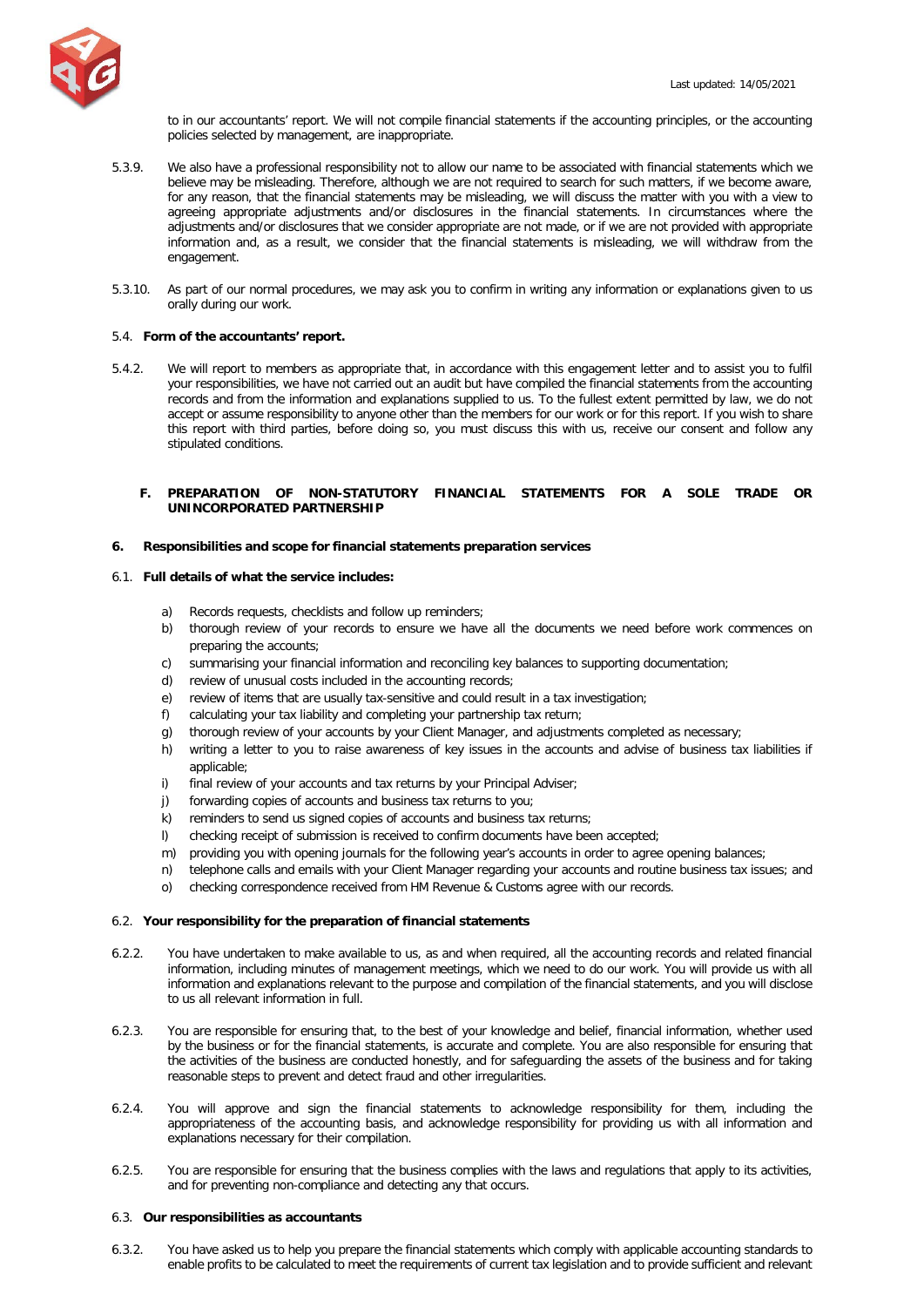

information to complete a tax return. We will compile the financial statements for your approval based on the accounting records that you maintain and the information and explanations you give us.

- 6.3.3. We will plan our work on the basis that no report on the financial statements is required by statute or regulation for the year, unless you inform us in writing to the contrary. We will make enquiries of management and undertake any procedures that we judge appropriate but are under no obligation to perform procedures that may be required for assurance engagements such as audits or reviews.
- 6.3.4. Our work will not be an audit of the financial statements in accordance with International Standards on Auditing (UK) so we will not be able to provide any assurance that the accounting records or the financial statements are free from material misstatement, whether caused by fraud, other irregularities or error, or to identify weaknesses in internal controls.
- 6.3.5. Since we will not carry out an audit or confirm in any way the accuracy or reasonableness of the accounting records, we cannot provide any assurance whether the financial statements we prepare from those records will present a true and fair view.
- 6.3.6. We will advise you whether your records are adequate for preparation of the financial statements and recommend improvements on anything we come across during the course of our work.
- 6.3.7. We have a professional duty to compile financial statements that conform with generally accepted accounting principles from the accounting records and information and explanations given to us. The accounting policies on which the financial statements have been compiled will be disclosed in the notes to the financial statements. We will not compile financial statements if the accounting principles, or the accounting policies selected by management are inappropriate.
- 6.3.8. We also have a professional responsibility not to allow our name to be associated with financial statements which we believe may be misleading. Therefore, although we are not required to search for such matters, if we become aware, for any reason, that the financial statements may be misleading, we will discuss the matter with you with a view to agreeing appropriate adjustments and/or disclosures in the financial statements. If adjustments and/or disclosures that we consider appropriate are not made or if we are not provided with appropriate information and, as a result, we consider that the financial statements are misleading, we will withdraw from the engagement.
- 6.3.9. As part of our normal procedures we may ask you to confirm in writing any information or explanations given to us orally during our work.
- 6.3.10. You are responsible for providing us with the full complete records, that meet the terms and conditions of your engagement proposal, by no later than two months before the tax filing deadline.

## <span id="page-8-0"></span>**G. PREPARATION AND MAINTENANCE OF ACCOUNTING RECORDS**

## **7. Responsibilities and scope for accounting services**

## 7.1. **Your responsibility for the provision of information**

- 7.1.2. You have undertaken to make available to us, as and when required, all the accounting records and related financial information, including minutes of management meetings, which we need to do our work. You will provide us with all information and explanations relevant to the purpose, preparation and maintenance of the accounting records, and you will disclose to us all relevant information in full.
- 7.1.3. You are responsible for ensuring that, to the best of your knowledge and belief, financial information, whether used by the business or for the accounting records, is accurate and complete. You are also responsible for ensuring that the activities of the business are conducted honestly, and for safeguarding the assets of the business and for taking reasonable steps to prevent and detect fraud and other irregularities.
- 7.1.4. You are responsible for ensuring that the business complies with the laws and regulations that apply to its activities, and for preventing non-compliance and detecting any that occurs.

## 7.2. **Preparation and maintenance of accounting records**

## **Our responsibilities:**

- 7.2.2. We have agreed to carry out the following accounting and other services on your behalf:
	- a) write up the accounting records of the business; and
	- b) complete the postings to the nominal ledger.

## **Your responsibilities:**

- 7.2.3. You have agreed that you or your staff will:
	- a) keep the records of receipts and payments;
	- b) reconcile the balances monthly with the bank statements;
	- c) post and balance the purchases and sales ledgers;
	- d) extract a detailed list of ledger balances;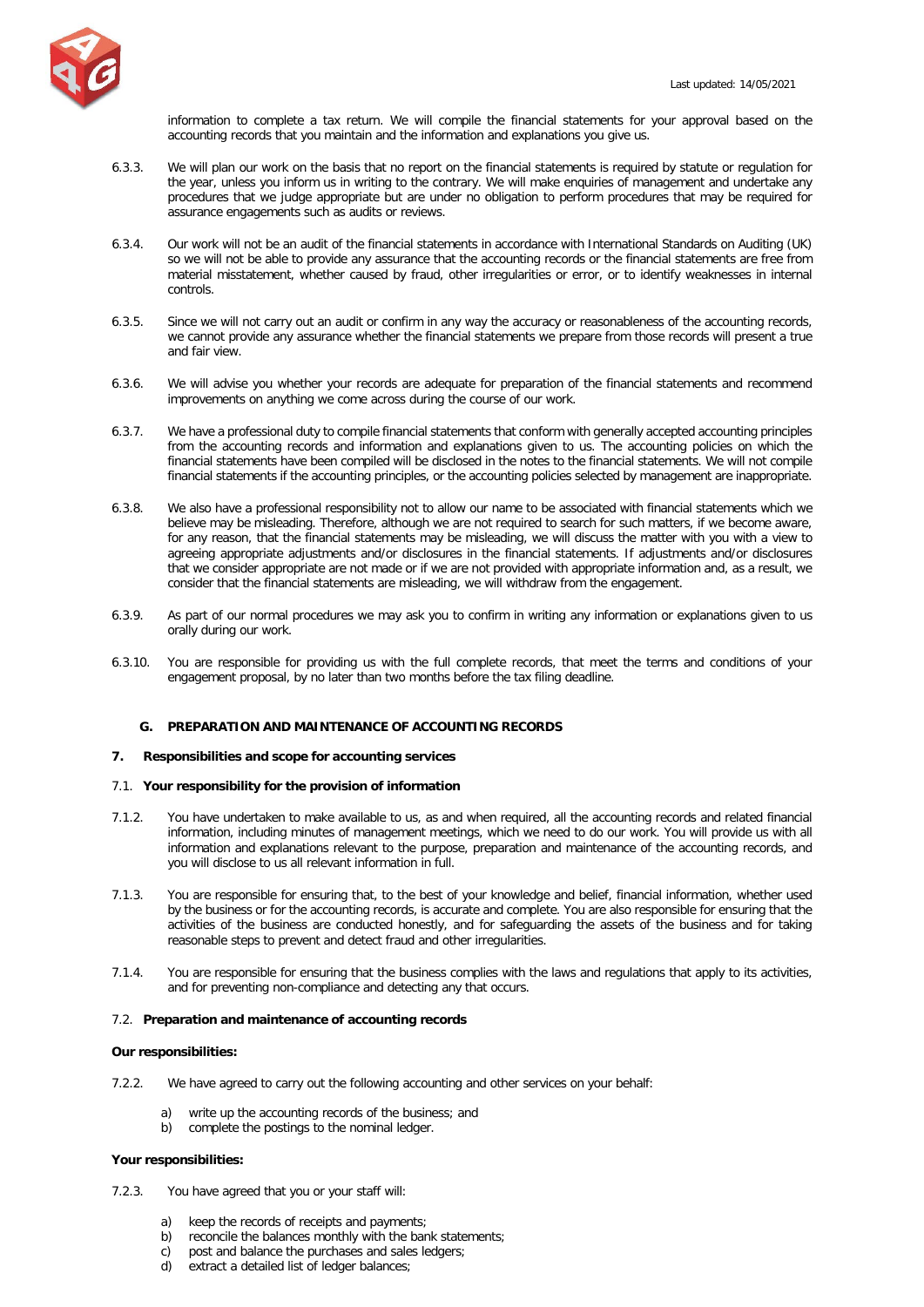

- e) prepare details of the annual stocktaking, where required, suitably priced and extended in a form which will enable us to verify the prices readily by reference to suppliers' invoices;
- f) provide us with a copy of the valuation report produced by your independent stocktakers, where required; and
- g) prepare details of work-in-progress at the accounting date and make available to us the documents and other information from which the statement is compiled.

# <span id="page-9-0"></span>**H. PERSONAL TAX – INDIVIDUALS, SOLE TRADERS AND COUPLES**

# **8. Responsibility and scope for personal tax services**

# 8.1. **Full details of what this service includes**

- a) Sending a personalised tax return checklist to enable the documentation to be submitted quicker for processing, and follow up reminders;
- b) thorough review of your records and telephone calls and emails to ask any necessary questions;
- c) summarising your personal tax information and ensuring there is sufficient supporting documentation in case of an enquiry at a later date;
- d) calculating your tax liability and completion of your personal tax return;
- e) thorough review of your personal tax return by your Client Manager and adjustments completed as necessary;
- f) producing a tax affairs report explaining current and future tax liabilities and providing key information regarding pensions and tax planning;
- g) final review of your personal tax return by your Principal Adviser;<br>b) forwarding a copy of your personal tax return to you:
- forwarding a copy of your personal tax return to you;
- i) reminder to approve the personal tax return for submission;<br>i) submitting returns to HM Revenue & Customs and obtaining<br>k) checking receipt of submission is received to confirm person
- submitting returns to HM Revenue & Customs and obtaining their approval;
- checking receipt of submission is received to confirm personal tax return has been accepted;
- l) deal with HM Revenue & Customs repayment notices to ensure the tax return has been processed correctly;
- m) telephone calls and emails with your Client Manager regarding your personal tax return; and
- n) checking correspondence received from HM Revenue & Customs agree with our records and advise you of any discrepancies.

# 8.2. **Recurring compliance work**

- 8.2.2. We will prepare your self-assessment tax returns, including if you have been treated as a deemed employee under the IR35/off-payroll working rules, together with any supplementary pages required from the information and explanations that you provide to us. After obtaining your evidenced approval, we will submit your returns to HM Revenue & Customs (HMRC).
- 8.2.3. We will prepare your business accounts in accordance with either generally accepted accounting practice or the cashbasis election that you have made (whichever is appropriate) from the books, accounting records and other information and explanations provided to us by you or by others on your behalf.
- 8.2.4. We will calculate your income tax, national insurance contributions (NIC) and any capital gains tax liabilities and tell you how much you should pay and when. We will advise on the interest and penalty implications if tax or NIC is paid late. We will also check HMRC's calculation of your tax and NIC liabilities and initiate repayment claims if tax or NIC have been overpaid.
- 8.2.5. We will advise you on possible tax-return-related claims and elections arising from information supplied by you, other than as regards tax credits and universal credit (see below). If instructed by you, we will make such claims and elections in the form and manner required by HMRC.
- 8.2.6. We will review PAYE notices of coding provided to us and advise accordingly.
- 8.2.7. There is an in-year capital gains tax (CGT) reporting and payment requirement for disposals of UK residential property and, if you are non-UK resident, UK non-residential property and investments in property-rich entities. Where instructed and subject to a separate fee, we will prepare the in-year return for each disposal, calculate the CGT due and submit the return to HMRC.

## 8.3. **Excluded, ad hoc and advisory work**

- 8.3.2. Examples of work not covered under this engagement but that you may wish to instruct us to undertake include:
	- a) advising on the extraction of cash/dividends from your personal service company if you have been treated as a deemed employee under the IR35/off-payroll working rules
	- b) advising on the in-year capital gains tax (CGT) reporting requirements on disposals of UK residential property, and, if you are non-UK resident, UK non-residential property and investments in property-rich entities, preparing the inyear return and calculating the CGT due where required and submitting the return to HMRC
	- c) advising on ad hoc transactions (for example the sale of assets);
	- d) advising on preparing accounts on the cash basis and helping you to make the requisite election;
	- e) dealing with any enquiry opened into your tax return by HMRC;
	- f) preparing any amended returns which may be required and corresponding with HMRC as necessary;
	- g) advising on the rules relating to and assisting with registration for VAT or equivalent non-UK taxes; and
	- h) advising on tax credits and universal credit; these are, in effect, social security benefits, and your entitlement or otherwise will depend not only on your own circumstances but also on those of your household; we would require all relevant information to advise in this area.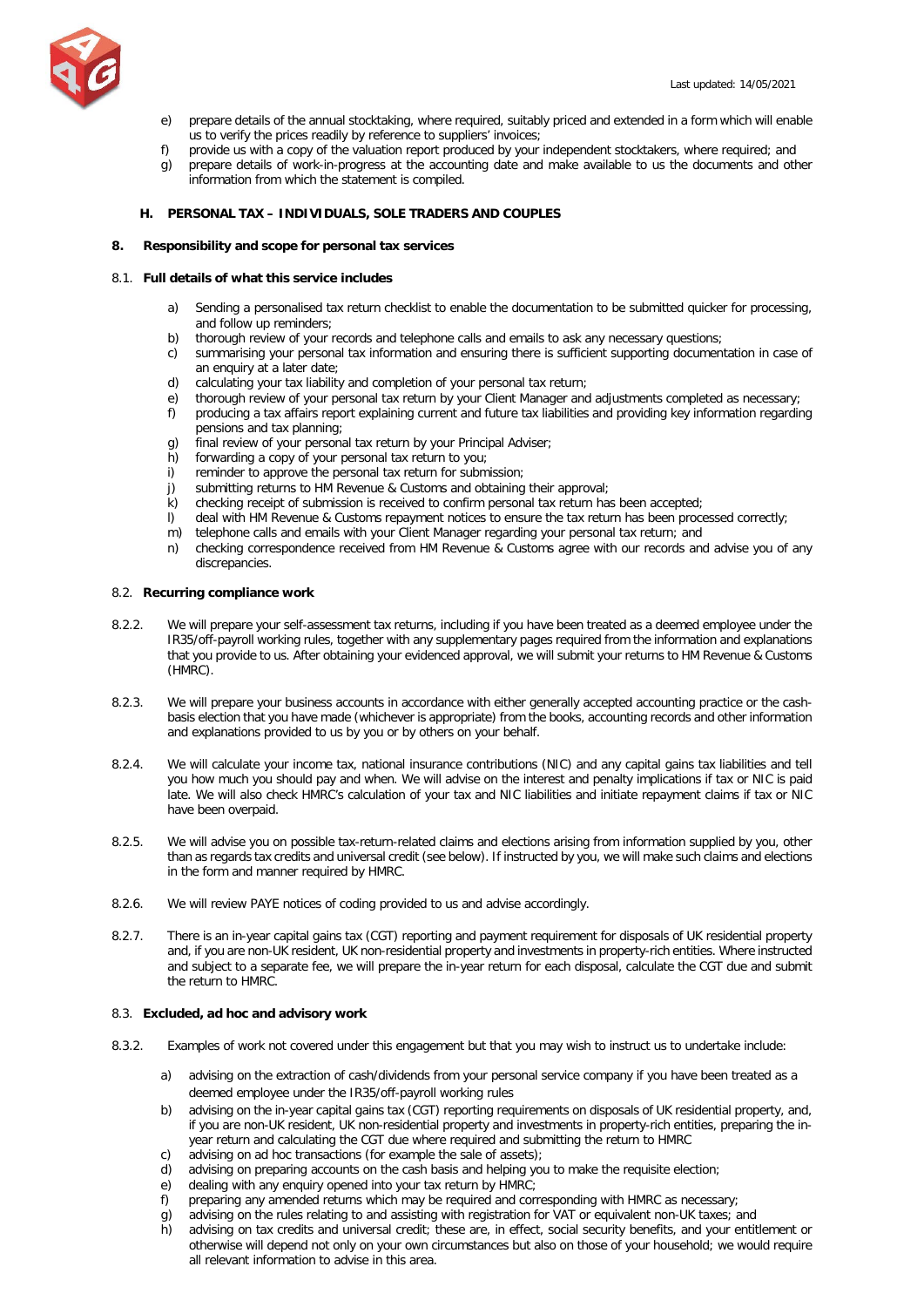

### 8.4. **Your responsibilities**

- 8.4.2. You are legally responsible for:
	- a) ensuring that your self-assessment tax and CGT on UK property returns are correct and complete;
	- b) filing any returns by the due date; and
	- c) paying tax on time.

Failure to do any of the above may lead to penalties and/or interest.

- 8.4.3. Legal responsibility for approval of the return cannot be delegated to others. You agree to check that returns that we have prepared for you are correct and complete before approving them.
- 8.4.4. You are no less responsible for errors in unapproved returns, submitted on the basis of the information provided to and processed by us, than if you had confirmed your approval of the returns.
- 8.4.5. To enable us to carry out our work, you agree:
	- a) that all returns are to be made on the basis of full disclosure of all sources of income, charges, allowances and capital transactions;
	- b) to provide all information necessary for dealing with your affairs; we will rely on the information and documents being true, correct and complete and will not audit the information or those documents;
	- c) to provide full details of all UK residential property disposals including associated costs/ valuations prior to disposal. Where you consider that you will be non-UK resident in the tax year of disposal, full details of all UK property disposals, including disposals of shares in property rich companies, must be advised prior to exchange of contracts on any property disposal. If information is received after this, we cannot guarantee that we can provide advice on the amount of capital gains tax due or submit an in-year return within 30 days after the completion of the disposal;
	- d) to authorise us to approach such third parties as may be appropriate, for information that we consider necessary to deal with your affairs; and
	- e) to provide us with information in sufficient time for your tax return to be completed and submitted by the due date (usually 31st January) following the end of the tax year; to do this, we need to receive all relevant information by 30th September.
- 8.4.6. We accept no liability for penalties and/or interest charged on late self-assessment tax returns or late payments of self-assessment tax, if information is provided to us after 1<sup>st</sup> January.
- 8.4.7. You will keep us informed of material changes in your circumstances that could affect your tax liability. If you are unsure whether the change is material, please tell us so that we can assess its significance.

#### 8.5. **Where services are provided to a couple**

- 8.5.2. We will advise you and your spouse or partner on the basis that you are a family unit. You both agree that, in all matters relating to your or your spouse's or partner's tax and financial affairs, we may deal directly with either of you and we may discuss with either of you the tax liabilities and/or financial affairs of the other. If you wish to make any change to these arrangements at any time, please let us know.
- 8.5.3. In order for us to act for you as a couple in respect of a joint claim, you undertake that all instructions, information or explanations that either of you gives us will be on behalf of both of you, unless you specifically tell us otherwise. Similarly, if one of you signs a document, it will be on behalf of you both unless you instruct us to the contrary. If a conflict of interest should arise between you in relation to any matter to do with your joint claim or entitlement, we reserve the right to cease acting for both of you, or to advise one or other of you to obtain independent advice.

## <span id="page-10-0"></span>**I. TRUSTS AND ESTATES TAX RETURNS**

#### **9. Responsibilities and scope for trust or estate tax return services**

## 9.1. **Recurring compliance work**

- 9.1.2. We will prepare the trust's or estate's self-assessment tax returns, together with any supplementary pages as required from the information and explanations that you provide to us. After obtaining evidenced approval from you, we will submit your returns to HM Revenue & Customs (HMRC).
- 9.1.3. We will calculate the income tax and capital gains tax and inheritance tax liabilities of the trust or estate and will advise you how much you should pay and when. We will advise you on the interest and penalty implications if tax is paid late. We will also check HMRC's calculations of the tax liabilities and initiate repayment claims if tax has been overpaid.
- 9.1.4. We will advise you on possible tax-return-related claims and elections arising from information supplied by you. If instructed by you, we will make such claims and elections in the form and manner required by HMRC.
- 9.1.5. If the terms of the trust or will require income or capital payments to be made to the beneficiaries, we will assist you in preparing all necessary forms relating to such payment.
- 9.1.6. Under anti-money laundering legislation trustees are obliged to maintain accurate and up-to-date records in writing of beneficial owners of and report specified information about the trust to HMRC.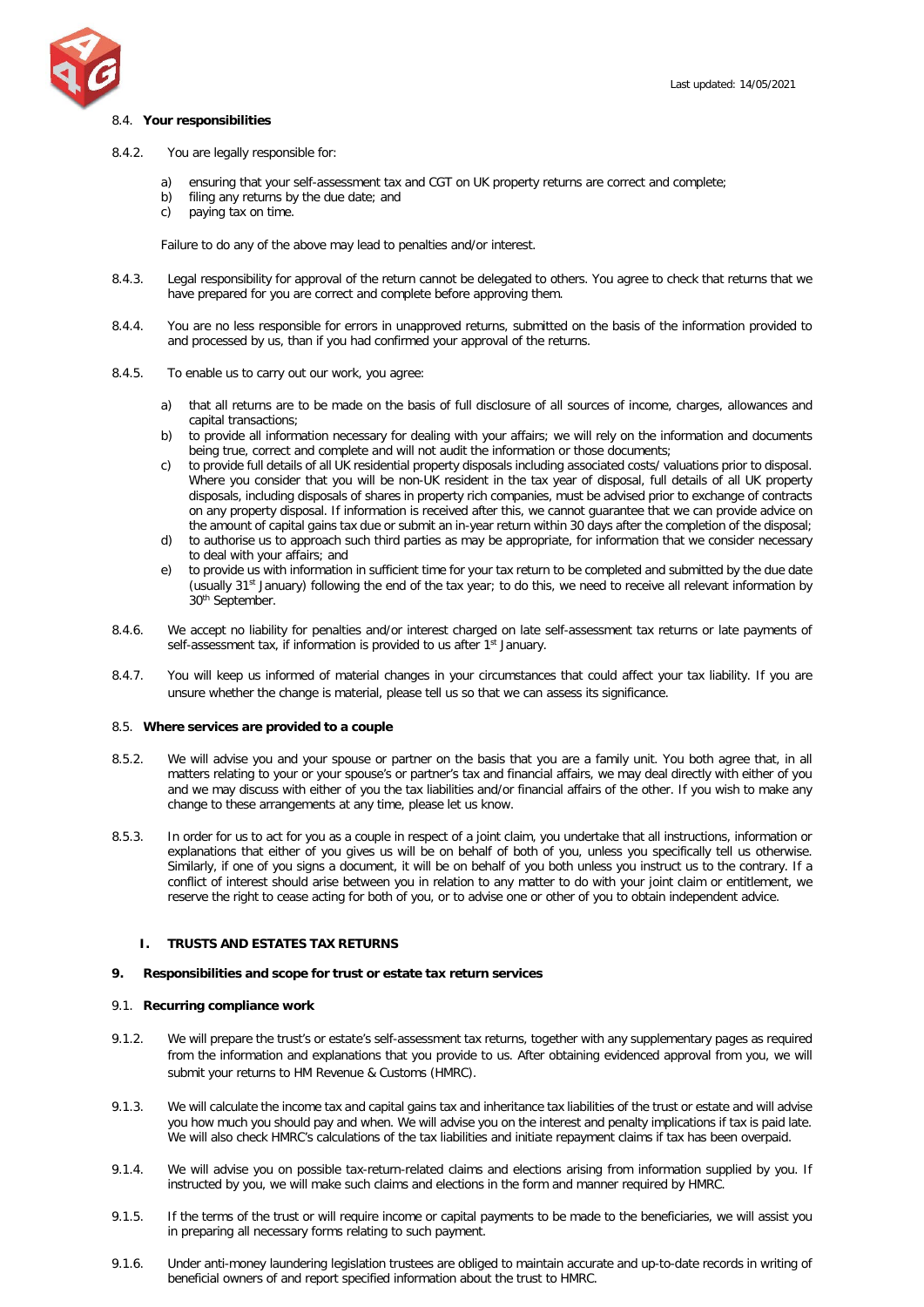

- 9.1.7. There is an in-year capital gains tax (CGT) reporting and payment requirement for disposals of UK residential property and, if the trust is non-UK resident, UK non-residential property and investments in property-rich entities. Where instructed and subject to a separate fee, we will prepare the in-year return for each disposal, calculate the CGT due and submit the return to HMRC.
- 9.1.8. The trustees will be responsible for identifying whether or not the trust needs to be registered on the trust register maintained by HMRC and will deal with all registration requirements. For the purposes of completion of the selfassessment return, the trustees undertake to provide us with confirmation each year that either the registration has been completed or is not required.

## 9.2. **Foreign Account Tax Compliance Act (FATCA) and Common Reporting Standards (CRS)**

- 9.2.2. International Tax Compliance (United States of America) Regulations 2013 require the trust to determine whether it is a Financial Institution (FI) or a passive or active Non-Financial Foreign Entity (NFFE). If the trust is a Financial Institution, it must register with the US Internal Revenue Service (IRS) and file annual returns with HMRC.
- 9.2.3. Similar arrangements have or will come into force with more than 90 other countries. This is, or will be, based on Common Reporting Standards (CRS).
- 9.2.4. You will be solely responsible for compliance with the International Tax Compliance (United States of America) Regulations 2013 as a result of the USA Foreign Account Tax Compliance Act (FATCA).
- 9.2.5. You will be responsible for compliance with these regulations and any obligations arising from the Common Reporting Standards, including the initial categorisation, registration of the trust with the IRS (or other applicable authority) and the filing of annual returns with HMRC.

#### 9.3. **Excluded, ad hoc and advisory work**

- 9.3.2. Examples of work not covered under this engagement but that you may wish to instruct us to undertake include:
	- a) advising you of the occasions of charge to inheritance tax, the basis of the charge and when the tax liability is due for payment;
	- b) advising on ad hoc transactions (for example the sale of assets held by the trust or estate);
	- c) preparing inheritance tax returns;
	- d) dealing with any enquiry opened into the trust's or estate's tax returns by HMRC; and
	- e) dealing with any enquiries and/or assessments raised by HMRC in relation to inheritance tax.
- 9.3.3. If specialist advice is required, we may need to seek this from, or refer you to, appropriate specialists.

## 9.4. **Your responsibilities**

- 9.4.2. As trustees or executors, you have legal responsibility for:
	- a) ensuring that the trust's or estate's tax returns are correct and complete;
	- b) filing any returns by the due date; and
	- c) paying tax on time.

Failure to do any of the above may lead to penalties and/or interest.

- 9.4.3. Legal responsibility for approval of the return cannot be delegated to others. As Trustees or Executors, you agree to check that returns that we have prepared are correct and complete before approving them.
- 9.4.4. You are no less responsible for errors in unapproved returns, submitted on the basis of the information provided to and processed by us, than if you had confirmed your approval of the returns.
- 9.4.5. To enable us to carry out our work, you agree:
	- a) that all returns are to be made on the basis of full disclosure of all sources of income, charges, allowances and capital transactions;
	- b) to provide all information necessary for dealing with the trust's or estate's taxation affairs; we will rely on the information being true, correct and complete and will not audit the information;
	- c) to advise us of distributions made within 30 days of such an event;
	- d) to provide full details of all UK residential property disposals including associated costs/ valuations prior to disposal. Where you consider that you will be non-UK resident in the tax year of disposal, full details of all UK property disposals, including disposals of shares in property rich companies, must be advised prior to exchange of contracts on any property disposal. If information is received after this, we cannot guarantee that we can provide advice on the amount of capital gains tax due or submit an in-year return within 30 days of the completion of the disposal;
	- e) to authorise us to approach such third parties as may be appropriate, for information that we consider necessary to deal with the trust's or estate's taxation affairs;
	- f) to provide us with information in sufficient time for the trust's or estate's self-assessment tax returns to be completed and submitted by the due date (usually 31<sup>st</sup> January) following the end of the tax year; to do this, we need to receive all relevant information by 30<sup>th</sup> September.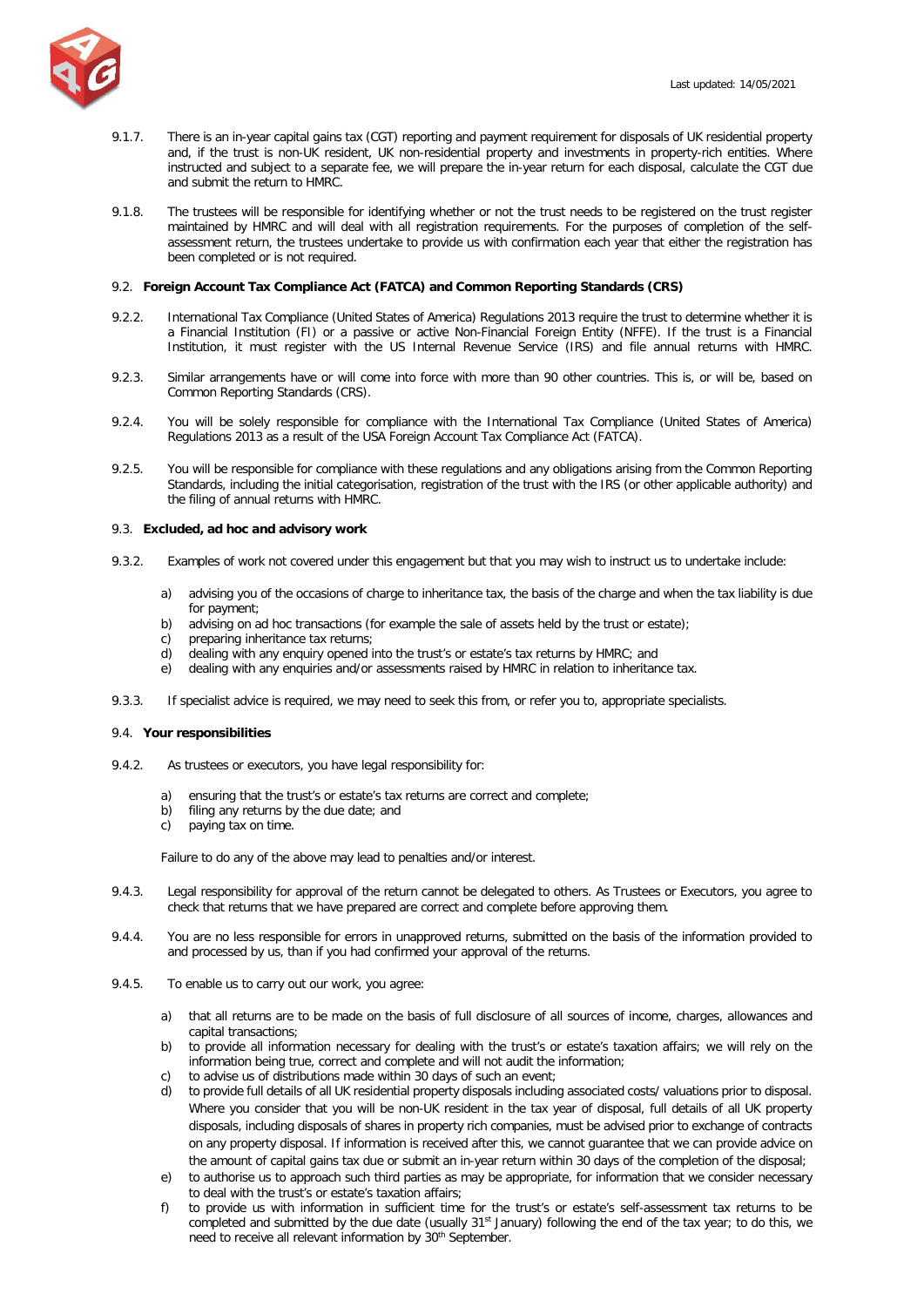

- 9.4.6. We accept no liability for penalties and/or interest charged on late self-assessment tax returns or late payments of self-assessment tax, if information is provided to us after 1<sup>st</sup> January.
- 9.4.7. You are reminded that, under the Trustee Act 2000, it is your responsibility to regularly review the trust investments and to have a clear investment policy.

## <span id="page-12-0"></span>**J. PARTNERSHIP TAX RETURNS**

### **10. Responsibilities and scope for partnership tax return services**

### 10.1. **Recurring compliance work**

- 10.1.2. We will prepare the partnership self-assessment tax returns and the annual partnership statements, together with any supplementary pages required, from the information and explanations that the partnership provides to us. After obtaining your evidenced approval, we will submit these to HM Revenue & Customs (HMRC).
- 10.1.3. We will prepare the partnership business accounts in accordance with generally accepted accounting practice from the books, accounting records and other information and explanations provided to us by you and/or by others on your behalf.
- 10.1.4. We will prepare the income and capital gains computations based on the partnership's business accounts for inclusion in the partnership tax return.
- 10.1.5. If instructed by you, we will advise you as partners on possible partnership tax-return-related claims and elections arising from information supplied by the partnership in the form and manner required by HMRC.
- 10.1.6. If instructed, we will provide each partner or their agent with details of the partner's allocations from the return based on the partnership statement to enable partners to fill in their self-assessment tax returns.
- 10.1.7. The work carried out within this engagement will be in respect of the partnership's tax affairs. Any work to be carried out for the individual partners (for example submitting their own tax returns or making related claims and elections) will be set out in a separate letter schedule.

### 10.2. **Excluded, ad hoc and advisory work**

- 10.2.2. Examples of work not covered under this engagement but that you may wish to instruct us to undertake include:
	- a) advising on ad hoc transactions (for example the sale or purchase of assets);
	- b) advising on preparing accounts on the cash basis and helping you to make the requisite election;
	- c) dealing with any enquiry opened into the partnership tax return by HMRC; and
	- d) preparing any amended returns which may be required and corresponding with HMRC as necessary.
- 10.2.3. If specialist advice is required, we may need to seek this from, or refer you to, appropriate specialists.

# 10.3. **Your responsibilities**

- 10.3.2. The partners are legally responsible for:
	- a) ensuring that the partnership self-assessment tax returns are correct and complete;
	- b) filing any returns by the due date; and
	- c) paying tax on time.

Failure to do any of the above may lead to penalties and/or interest.

- 10.3.3. Legal responsibility for approval of the return cannot be delegated to others. You agree to check that returns and partnership statements that we have prepared for the partnership are correct and complete before approving them.
- 10.3.4. You are no less responsible for errors in unapproved returns, submitted on the basis of the information provided to and processed by us, than if you had confirmed your approval of the returns.
- 10.3.5. To enable us to carry out our work, you agree:
	- a) that all returns are to be made on the basis of full disclosure of all sources of income, charges, allowances and capital transactions;
	- b) to provide all information necessary for dealing with the partnership affairs; we will rely on the information and documents being true, correct and complete and will not audit the information or those documents;
	- c) to authorise us to approach such third parties as may be appropriate, for information that we consider necessary to deal with the partnership affairs; and
	- to provide us with information in sufficient time for the partnership tax returns to be completed and submitted by the due date (usually 31st January) following the end of the tax year; to do this, we need to receive all relevant information by 30<sup>th</sup> September.
- 10.3.6. We accept no liability for penalties and/or interest charged on late partnership tax returns, if information is provided to us after 1<sup>st</sup> January.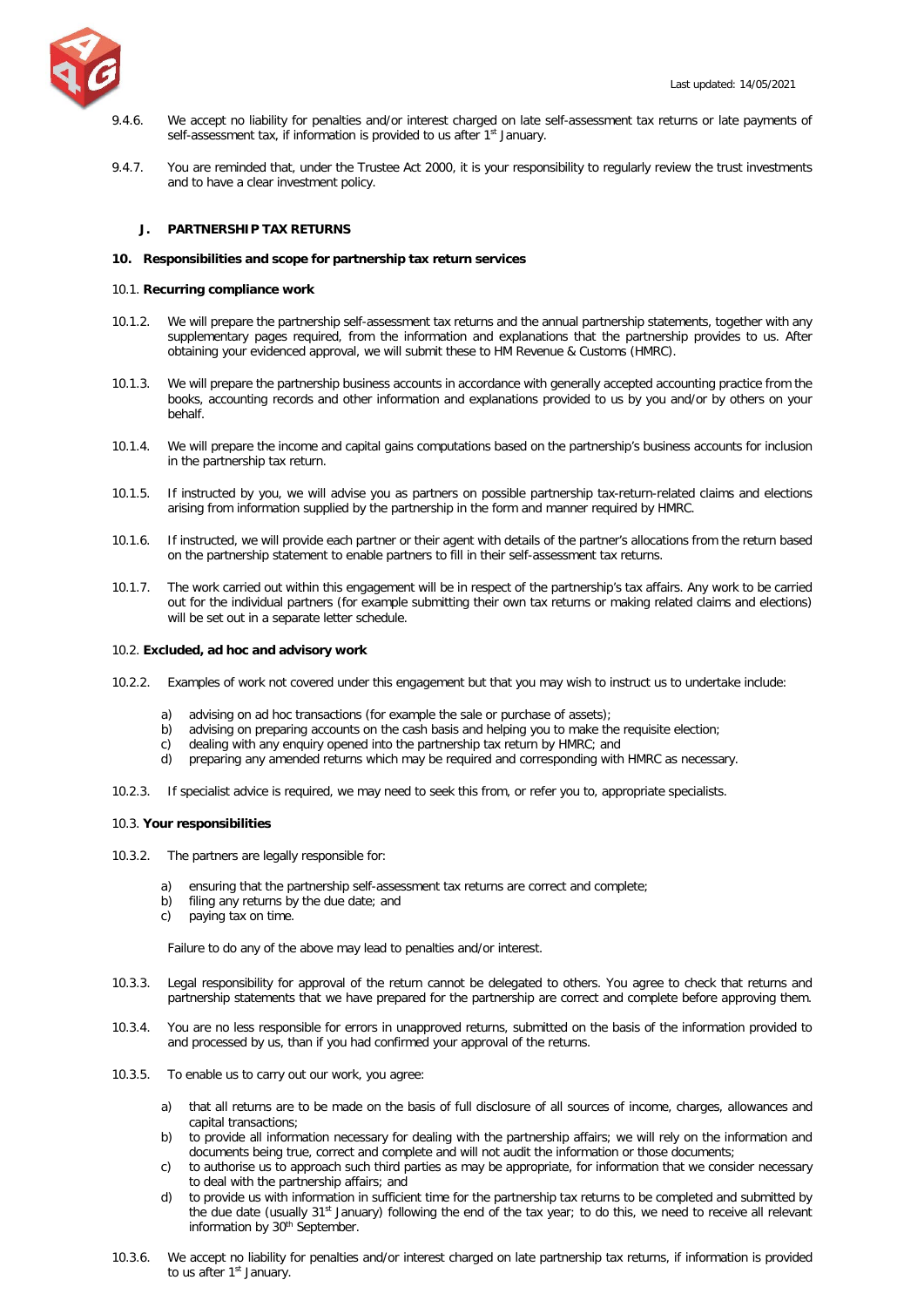

10.3.7. You will keep us informed of material changes in circumstances that could affect the tax liabilities of the partners including, by way of example, changes in the partners in the partnership and profit shares. If you are unsure whether the change is material, please tell us so that we can assess its significance.

## <span id="page-13-0"></span>**K. LIMITED LIABILITY PARTNERSHIPS (LLP) TAX RETURN**

### **11. Responsibilities and scope for limited liability partnerships (LLP) tax return services**

## 11.1. **Recurring compliance work**

- 11.1.2. We will prepare the LLP self-assessment tax return which includes the annual partnership statements, together with any supplementary pages required, from the information and explanations that the LLP provides to us. After obtaining your evidenced approval, we will submit these to HM Revenue & Customs (HMRC).
- 11.1.3. We will prepare the LLP's business accounts in accordance with generally accepted accounting practice, which may be FRS 102, FRS102 Section 1A or FRS 105, from the books, accounting records and other information and explanations provided to us by you and/or by others on your behalf.
- 11.1.4. We will prepare the income and capital gains computations based on the LLP's business accounts for inclusion in the partnership tax return.
- 11.1.5. If instructed by you, we will advise you as members of the LLP on possible partnership-tax-return-related claims and elections arising from information supplied by the LLP in the form and manner required by HMRC.
- 11.1.6. If instructed, we will provide each member or their agent with details of the member's allocations from the return based on the partnership statement to enable members to fill in their self-assessment tax returns.
- 11.1.7. The work carried out within this engagement will be in respect of the LLP's tax affairs. Any work to be carried out for the individual members (for example submitting their own tax returns or making related claims and elections) will be set out in a separate schedule.

## 11.2. **Excluded, ad hoc and advisory work**

- 11.2.2. Examples of work not covered under this engagement but that you may wish to instruct us to undertake include:
	- a) Advising on ad hoc transactions (for example the sale or purchase of assets);
	- b) dealing with any enquiry opened into the partnership tax return by HMRC; and
	- c) preparing any amended returns which may be required and corresponding with HMRC as necessary.

#### 11.3. **Your responsibilities**

- 11.3.2. The members are legally responsible for:
	- a) ensuring that the partnership self-assessment tax returns are correct and complete;
	- b) filing any returns by the due date; and
	- c) paying tax on time.

Failure to do any of the above may lead to penalties and/or interest.

- 11.3.3. Legal responsibility for approval of the return cannot be delegated to others. You agree to check that returns that we have prepared for the LLP are correct and complete before approving them.
- 11.3.4. You are no less responsible for errors in unapproved returns, submitted on the basis of the information provided to and processed by us, than if you had confirmed your approval of the returns.
- 11.3.5. To enable us to carry out our work, you agree:
	- a) that all returns are to be made on the basis of full disclosure of all sources of income, charges, allowances and capital transactions;
	- b) to provide all information necessary for dealing with the LLP's affairs; we will rely on the information and documents being true, correct and complete and will not audit the information or those documents;
	- c) to authorise us to approach such third parties as may be appropriate, for information that we consider necessary to deal with the LLP's affairs; and
	- d) to provide us with information in sufficient time for the LLP tax return to be completed and submitted by the due date (usually 31<sup>st</sup> January) following the end of the tax year; to do this, we need to receive all relevant information by 30<sup>th</sup> September.
- 11.3.6. We accept no liability for penalties and/or interest charged on late partnership tax, if information is provided to us after 1st January.
- 11.3.7. You will keep us informed of material changes in circumstances that could affect the tax liabilities of the partners including, by way of example, changes in the partners in the partnership and profit shares. If you are unsure whether the change is material, please tell us so that we can assess its significance.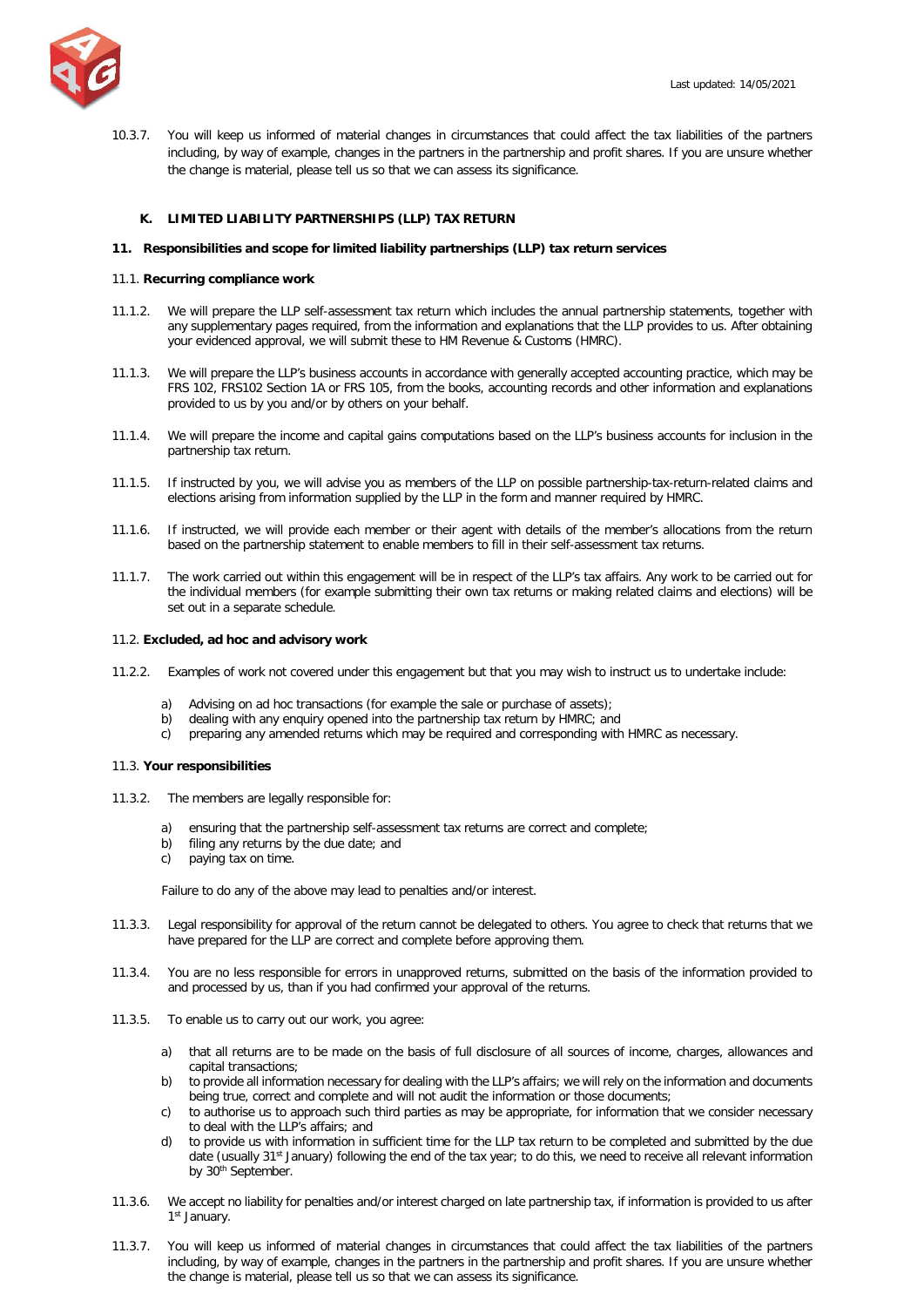

## <span id="page-14-0"></span>**L. CORPORATION TAX**

## **12. Responsibilities and scope for corporation tax services**

## 12.1. **Recurring compliance work**

- 12.1.2. For the purpose of the delivery of the company's tax return, we will use commercial software to apply XBRL tags to items in the accounts as we consider appropriate for the purposes of submission of the accounts in iXBRL via the Government Gateway for tax purposes.
- 12.1.3. We will, to the extent we consider necessary, manually amend or apply tags if the software has not applied automatic tagging or if we consider any automatic tagging to have been inappropriate.
- 12.1.4. If requested, we will provide you with detailed information about the tagging applied for your approval.
- 12.1.5. We will prepare the company's corporate tax self-assessment (CTSA) return. After obtaining your evidenced approval and signature, we will submit it to HM Revenue & Customs (HMRC). We shall not accept liability for any financial penalty or loss or other damage arising from any rejection of the iXBRL return by HMRC or otherwise as a result of incorrect or inappropriate tagging, where we have submitted it based on the information provided by you. If we do not have sufficient information we will apply our judgement and shall not accept liability.
- 12.1.6. We will prepare the corporation tax computation and supporting schedules required for preparation of the company tax return from accounts, information and explanations provided to us on your behalf.
- 12.1.7. We will tell you how much tax the company should pay and when. Where appropriate, we will initiate repayment claims when tax has been overpaid. We will advise on the interest and penalty implications if corporation tax is paid late.
- 12.1.8. If required, we will inform you if instalment payments of corporation tax are due for an accounting period, and the dates they are payable. By the date agreed, we will calculate the quarterly instalments which should be made on the basis of information supplied by you.
- 12.1.9. We will advise you on possible tax-return-related claims and elections arising from information supplied by you. If instructed by you, we will make such claims and elections in the form and manner required by HMRC.
- 12.1.10. The work carried out within this engagement will be in respect of the company's tax affairs. Any work to be carried out for the directors on a personal basis will be set out in a separate schedule.

#### 12.2. **Excluded, ad hoc and advisory work**

- 12.2.2. Examples of work not covered under this engagement but that you may wish to instruct us to undertake include:
	- a) Advising you on adhoc transactions (for example the sale or purchase of assets);
	- b) advising you when corporation tax is due on loans by the company to directors or shareholders or their associates, and calculating the payments due or the amount repayable when the loans are repaid;
	- c) advising you on and preparing enhanced expenditure claims and reliefs, including those relating to research and development;
	- d) advising you on, and preparing analyses of, expenditure and detailed capital allowance claims for renovation of buildings;
	- e) dealing with any enquiry opened into the company's tax return by HMRC; and
	- f) preparing any amended returns which may be required, calculating any related tax liabilities and corresponding with HMRC as necessary.
- 12.2.3. If you are a personal service company, or where where you are engaging with a personal service company. Where appropriate, we will agree with you a separate fee for any such work you instruct us to undertake. Examples of such work that you may wish to instruct us to undertake include:
	- a) helping you determine deemed employment status under IR35 rules for work undertaken for clients by the company (subject to 12.2.4 below)
	- b) where deemed employment status under the IR35 rules applies to work undertaken for clients by the company, calculating the deemed employment payment where deemed employment status under the IR35 rules applies to work undertaken for clients by the company and accounting through payroll to HMRC for the tax and NIC etc;
	- c) where the off-payroll working rules apply and your company pays deemed employees' personal service companies, accounting via payroll for tax and NIC etc on the payments;
	- d) where you have contractors working for you via their own personal service companies, helping you to determine whether you are "small" under the off-payroll working rules and, if you are large or medium sized, helping you to determine the deemed employment status of those contractors (subject to section 12.2.4 below) and assist you in preparing employment status determination statements to give to labour supply agencies and those contractors.
- 12.2.4. If specialist advice is required, we may need to seek this from, or refer you to, appropriate specialists.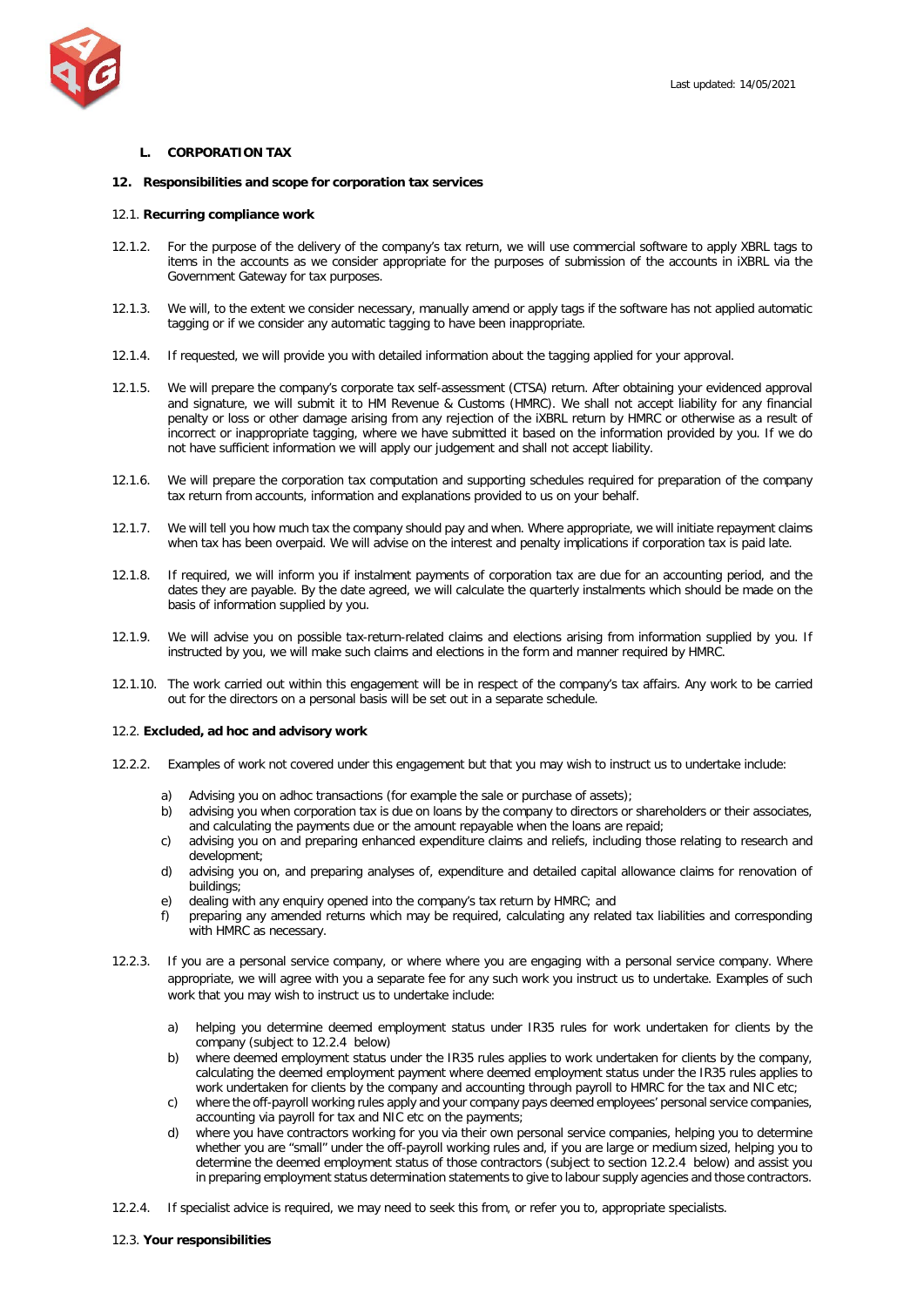

- 12.3.2. Even though you are engaging us to help you meet your corporation tax obligations, the directors on behalf of the company are legally responsible for:
	- a) ensuring that the CTSA return (including XBRL tags and iXBRL file) and any other returns submitted are correct and complete;
	- b) filing any returns by the due date; and
	- c) paying tax on time.

Failure to do any of the above may lead to penalties and/or interest.

- 12.3.3. Legal responsibility for approval of the return cannot be delegated to others. You agree to check that returns that we have prepared for the company are correct and complete before approving them.
- 12.3.4. You are no less responsible for errors in unapproved returns, submitted on the basis of the information provided to and processed by us, than if you had confirmed your approval of the returns.
- 12.3.5. To enable us to carry out our work, you agree:
	- a) to provide us with approved accounts for the company;
	- b) that all returns are to be made on the basis of full disclosure of all sources of income, charges, allowances and capital transactions;
	- c) to provide full information necessary for dealing with the company's affairs; we will rely on the information and documents being true, correct and complete and will not audit the information or those documents;
	- d) to authorise us to approach such third parties as may be appropriate, for information that we consider necessary to deal with the company's affairs;
	- e) to provide us by no later than 7 months after your accounting period end date(s) with information in sufficient time for the company's CTSA return to be completed and submitted by the due date following the end of the accounting period date(s);
	- f) to provide information on matters affecting the company's tax liability for the accounting period in respect of which instalments are due at least four weeks before the due date of each instalment; this information should include details of trading profits and other taxable activities up to the date the information is provided, together with estimates to the end of the accounting period; and
	- g) to provide us with information on advances or loans made to directors, shareholders or their associates during an accounting period and any repayments made or write-offs authorised within three months of the end of the relevant accounting period.
- 12.3.6. We accept no liability for penalties and/or interest charges from HMRC where Corporation tax payments are made late, or tax returns are submitted late, where the complete accounting records are provided to us less than two months before the Companies House filing deadline.
- 12.3.7. You will keep us informed of material changes in circumstances that could affect the tax liabilities of the company. If the directors are unsure whether the change is material, please tell us so that we can assess its significance.

## 12.4. **Groups and consortia**

- 12.4.2. In relation to groups and consortia of which your company is a member, and in respect of which you have instructed us to act, if instructed, we will provide the following additional services:
	- a) we will advise on the tax treatment of intra-group payments of dividends, interest and royalties and similar liabilities; and
	- b) in respect of dividends, interest, and royalties received, we will advise on the applicability of the relevant doubletax treaty to the withholding tax rate, and assist with obtaining a UK certificate of tax residence. For dividends, if relevant, we will make any necessary election to tax the dividends in the UK in order to obtain treaty relief.
- 12.4.3. We will deal with all communications relating to elections addressed to us by HMRC.
- 12.4.4. If instructed, in respect of claims for group and consortium relief:
	- a) we will advise as required on claims for group and consortium relief and the interaction with other reliefs;
	- b) we will prepare and submit to HMRC appropriate claims:
	- c) we will adjust corporation tax computations and returns to reflect the surrender and receipt of group and consortium reliefs;
	- d) we will prepare and submit to HMRC necessary documentation regarding the allocation of losses via group relief and the annual loss allowance
	- e) we will advise on arrangements for the payment of tax and the surrender and set-off of tax refunds within the group; and
	- f) we will advise on claiming eligible unrelieved foreign tax (EUFT) or the surrender of any amount of EUFT.
- 12.4.5. If instructed, in respect of intragroup payments of interest:
	- a) we will advise on withholding tax obligations;
	- b) for cross-border payments we will prepare and submit to HMRC applications to account for no or a reduced amount of withholding tax under the EU Interest and Royalty directive and double-tax treaties, as applicable;
	- c) where withholding tax is due, we will complete form CT61 and advise on payment; and
	- d) we will adjust corporation tax computations and returns to reflect interest payments and associated withholding tax, if any.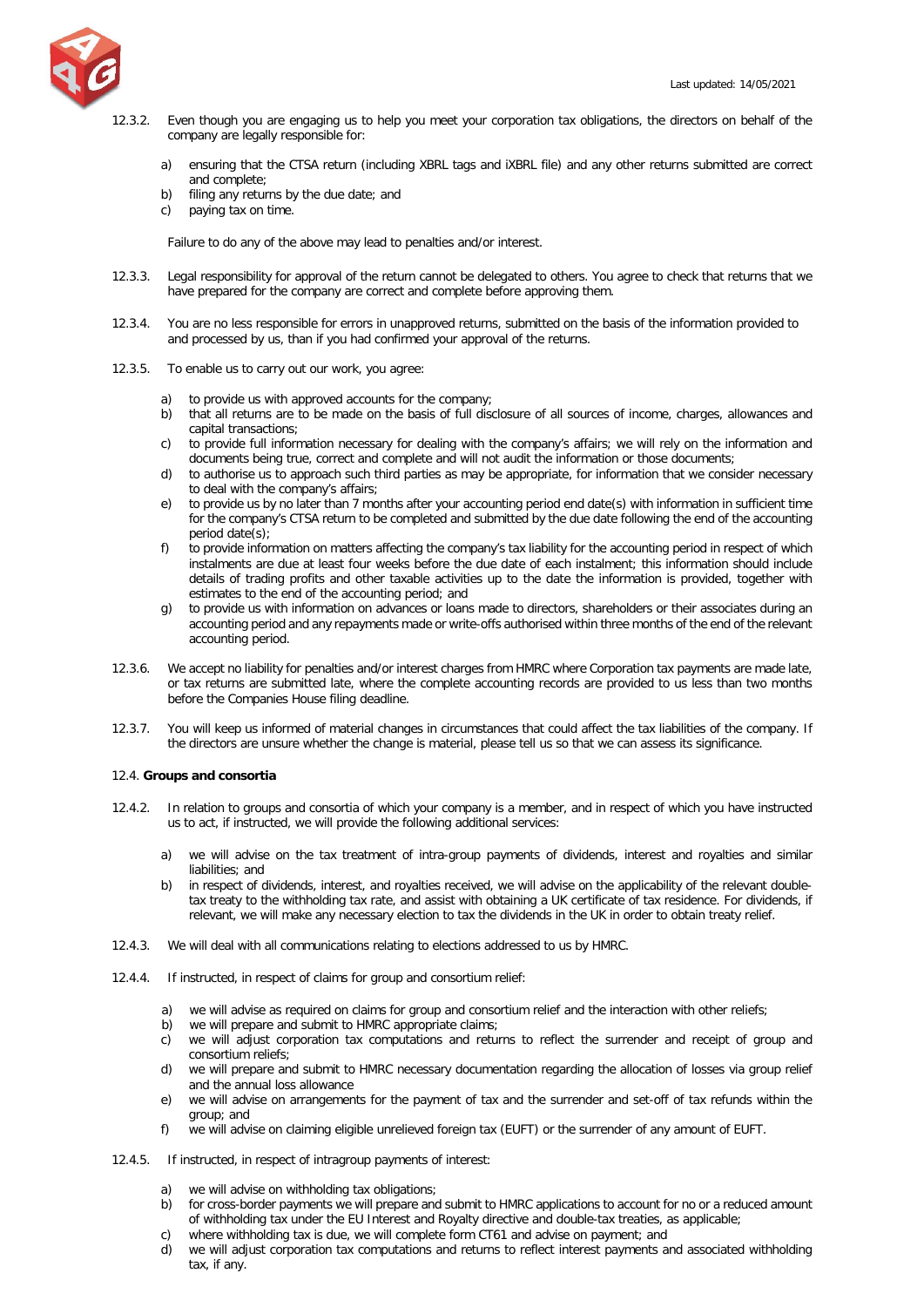

### 12.4.6. If instructed, in respect of intragroup payments of royalties and similar liabilities:

- a) we will advise on withholding tax obligations;
- b) where withholding tax is due, we will complete form CT61 and advise on payment;
- c) we will adjust corporation tax computations and returns to reflect royalty and similar payments and associated withholding tax, if any, and make such additional disclosures in form CT600-H as are appropriate.

#### 12.5. **Your responsibilities**

- 12.5.2. If a parent company is required to prepare both individual and group accounts and it is required to file both of these as part of its online company tax return, you accept full responsibility for the existence, accuracy, consistency and completeness of XBRL tagging within the accounts and to file the individual accounts as an iXBRL document with the relevant XBRL tags embedded. We can provide a copy of this before filing upon your request.
- 12.5.3. Where applicable, we will need to be authorised to contact other group member accountants to ensure that all necessary information and explanations are available. It is the responsibility of the parent company directors to ensure that such information and explanations are correct and complete.

#### <span id="page-16-0"></span>**M. DIRECTORS' PAYROLL SERVICE**

#### **13. RESPONSIBILITIES AND SCOPE FOR PAYROLL SERVICES**

## 13.1. **Recurring compliance work**

- 13.1.2. We will prepare your UK payroll for directors and those receiving pay up to the primary threshold for national insurance contributions to meet UK employment tax requirements, specifically:
	- a) Agreeing with you at the start of the tax year, the annual salaries to be processed for the year from  $6<sup>th</sup>$  April to  $5<sup>th</sup>$ April;
	- b) calculating the pay as you earn (PAYE) income tax deductions, including at the Scottish and Welsh rate of income tax, if applicable;
	- c) calculating the employees' national insurance contributions (NIC) deductions;
	- d) calculating the employer's NIC liabilities; and
	- e) submitting information online to HMRC under Real Time Information (RTI) for PAYE;
- 13.1.3. We will submit Full Payment Submissions (FPS) online to HMRC, based on the salaries agreed above.
- 13.1.4. For each payment we will prepare and submit to HMRC an Employer Payment Summary (EPS) based on the salaries agreed above by the 19th of the month following the tax month to which they relate.
- 13.1.5. At the end of the tax year we will:
	- a) prepare the final FPS (or EPS) and submit this to HMRC. The due date for submitting final FPS is on or before the last contractual payday of the tax year, failing which, the final EPS for the year must reach HMRC by 19 April following the end of the tax year; and
	- b) prepare and retain the P60's on our file, which can be provided to you upon request;
- 13.1.6. We will deal with any online secure messages sent to us by HMRC in respect of your payroll, for example, code number notifications, student loan repayment notices, and generic notification notices.
- 13.1.7. Any enquiries from individual employees regarding their pay or other payroll details will be referred back to.

#### 13.2. **Excluded, ad hoc and advisory work**

- 13.2.2. The scope of our services provided to you will be only as set out above, and for any other payroll services we will refer you to A4G Payroll LLP who can undertake a separate engagement with you and this will be for a separate fee. Examples of such work that you may wish to instruct A4G Payroll LLP to undertake include:
	- a) preparing weekly or monthly payroll and providing payslips;
	- b) assistance with taking on new employees;
	- c) calculating statutory payments, for example, statutory sick pay and/or statutory maternity pay;
	- d) setting up and administering workplace pension schemes, including referring you to appropriate specialists where necessary;
	- e) calculating employee and employer pension contributions for employees who are members of workplace pension schemes (including those who are auto-enrolled) on the basis of the information that you provide to us;
	- f) processing any employee and employer pension contribution refunds through the payroll on the basis of the information that you provide to us;
	- calculating other statutory and non-statutory deductions including employment allowance, apprenticeship levy;
	- h) agreeing with you which employer-provided benefits-in-kind will be processed through the payroll and for which employees, processing through the payroll cash equivalent notional amounts on employee benefits-in-kind, notifying HMRC of in-year changes;
	- i) dealing with any compliance check or enquiry by HMRC into the payroll data submitted and corresponding with HMRC as necessary;
	- j) preparing and submitting any amended returns or data for previous tax years;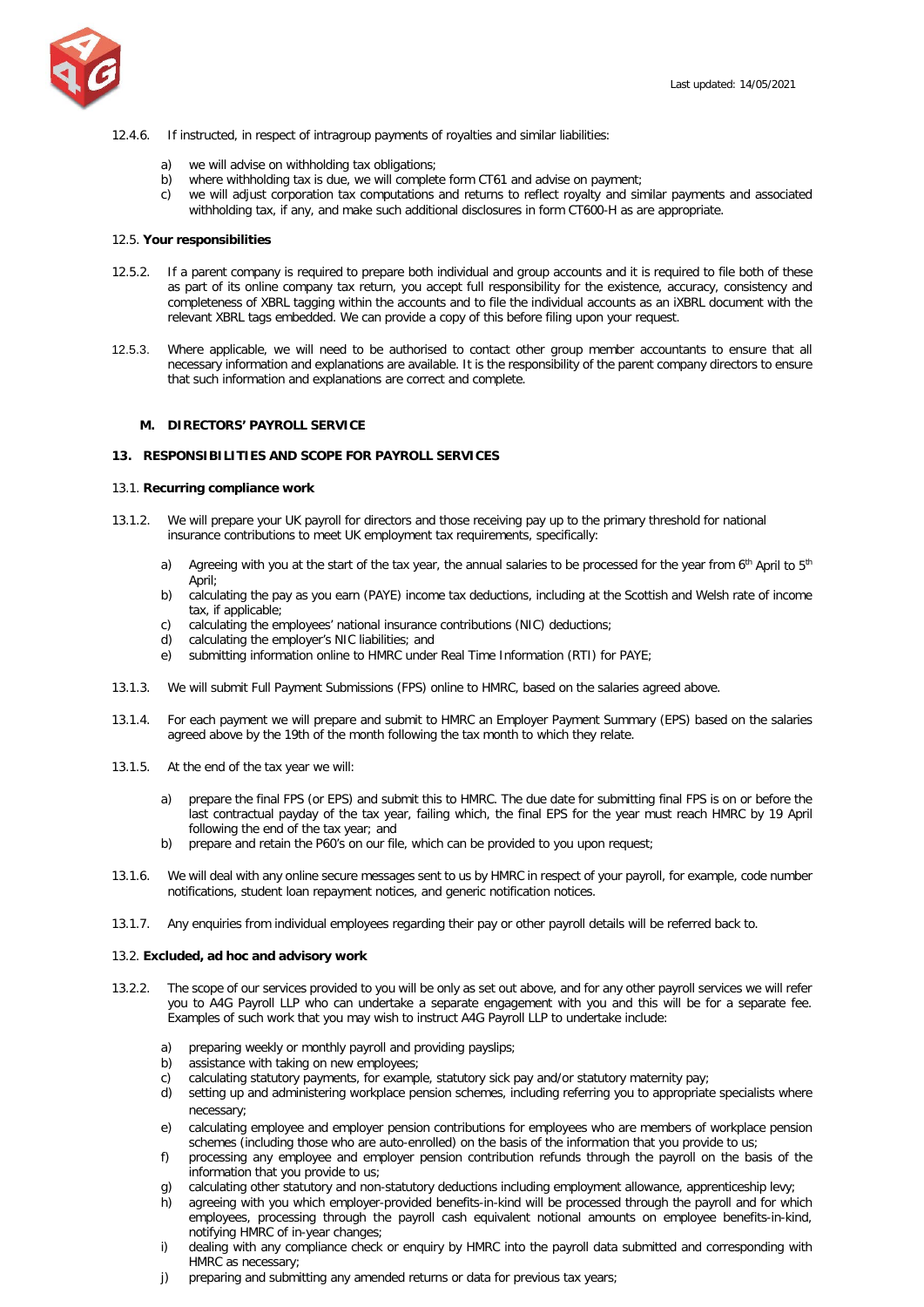

- k) assisting you in the operation of the Construction Industry Scheme (CIS) for subcontractors;
- l) conducting PAYE, and benefits and expenses health checks;
- m) helping you to allocate apprenticeship levy allowance across your different PAYE schemes/group companies/connected charities; and
- n) advising on ad hoc transactions, for example, termination payments to employees.
- 13.2.3. If specialist advice is required, we may need to seek this from, or refer you to, appropriate specialists.

## 13.3. **Your responsibilities**

- 13.3.2. Even though you are engaging us to help you meet your payroll obligations, you are legally responsible for:
	- a) ensuring that the data in your payroll submissions is correct and complete;
	- b) complying with auto-enrolment obligations;
	- c) making any submissions by the due date; and
	- d) paying tax and NIC on time.

Failure to do any of the above may lead to penalties and/or interest.

- 13.3.3. Employers cannot delegate these legal responsibilities to others.
- 13.3.4. You are no less responsible for errors in unapproved returns, submitted on the basis of the information provided to and processed by us, than if you had confirmed your approval of the returns.
- 13.3.5. To enable us to carry out our work, you agree:
	- a) that all information required to be delivered online is submitted on the basis of full disclosure;
	- b) to provide full information necessary for dealing with your payroll affairs and workplace pension scheme contributions and refunds; we will rely on the information and documents being true, correct and complete and will not audit the information or those documents;
	- c) to agree with us the name(s) of the person(s) authorised by you to notify us of changes in employees and in rates of pay and other information relevant to the services provided under this schedule; we will process the changes only if notified by that/those individual(s);
	- d) to keep us informed of changes in circumstances that could affect the payroll; if you are unsure whether a change is material, please tell us so we can assess its significance; and
	- e) to authorise us to approach such third parties as may be appropriate, for information that we consider necessary to deal with your payroll;
- 13.3.6. If you require us to make a correction after the FPS or EPS has been submitted, you will let us know as soon as possible and, ideally, before the next payroll run. This will be subject to a separate fee which will be charged to you at our hourly rates and be payable in accordance with our terms of business.

## <span id="page-17-0"></span>**N. BENEFITS-IN-KIND RETURNS**

#### **14. Responsibilities and scope for benefits-in-kind return services**

#### 14.1. **Recurring compliance work**

- 14.1.2. We will prepare forms P11D as may be required for each employee including directors based on the accounts, information and explanations provided to us on your behalf.
- 14.1.3. We will prepare form P11D(b) to include the Class 1A NIC on benefits-in-kind and expenses, both on forms P11D and included in payroll.
- 14.1.4. We will submit the forms P11D for any benefits/employees for whom benefits are provided but not payrolled with the form P11D(b) after the form P11D(b) has been approved by you.
- 14.1.5. We will prepare and send to you the P11D information for you to forward to your employees and directors by the statutory due date of 6 July following the end of the tax year.
- 14.1.6. We will calculate your Class 1A NIC liability on the benefits and expenses both returned in forms P11D and included in payroll that you are obliged to pay HMRC by the due date and send payment instructions to you.

# 14.2. **Excluded, ad hoc and advisory work**

- 14.2.2. Examples of work not covered under this engagement but that you may wish to instruct us to undertake include:
	- a) assisting you with calculating the values for tax and NIC of benefits-in-kind provided to employees, including when provided by way of salary sacrifice and other optional remuneration arrangements;
	- b) dealing with any compliance check or enquiry by HMRC into the benefits-in-kind returns submitted;
	- c) preparing any amended returns which may be required and corresponding with HMRC as necessary;
	- d) advising on PAYE settlement agreements and/or approved expenses scale rates; and
	- e) conducting PAYE and benefits and expenses health checks.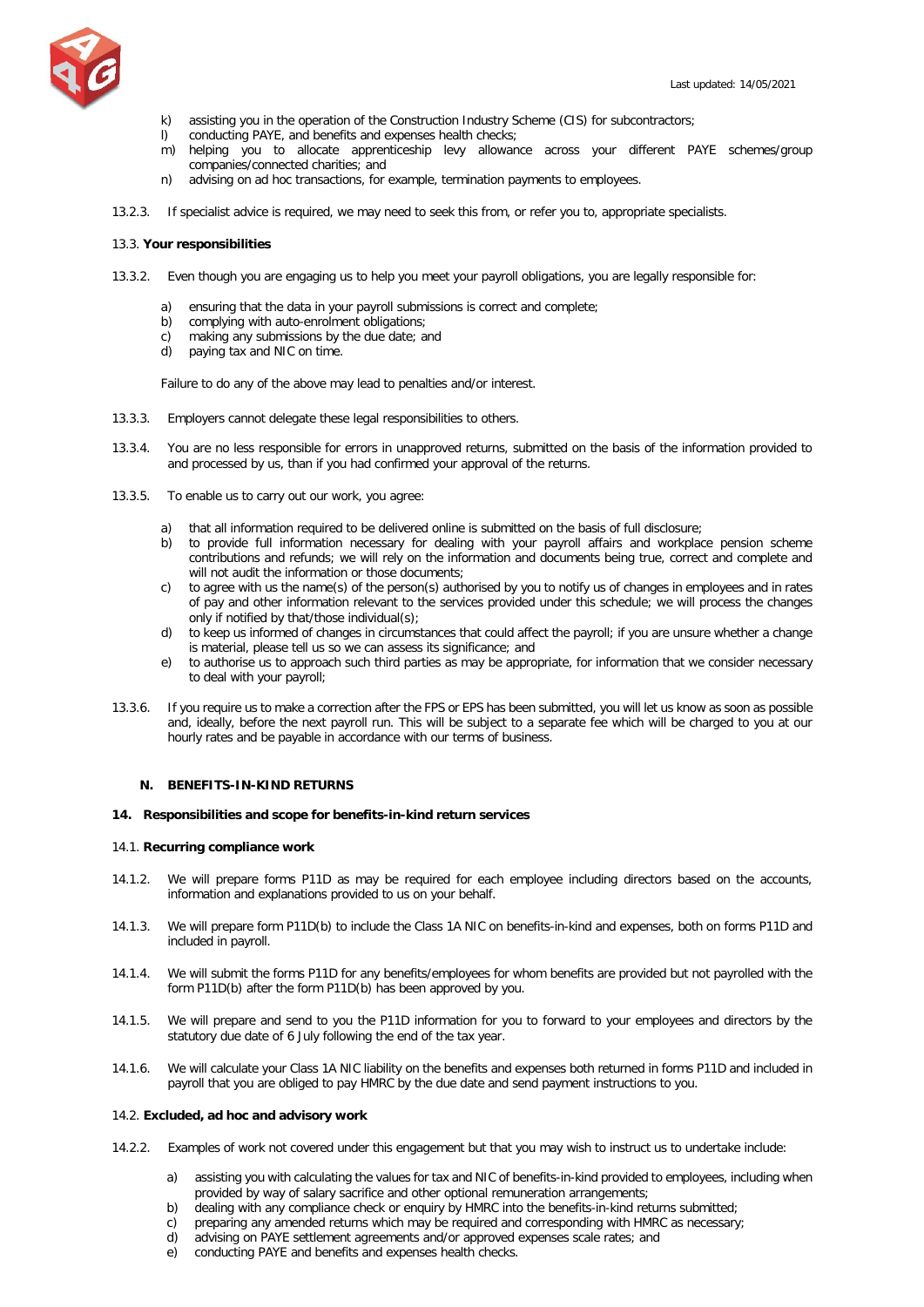

14.2.3. If specialist advice is required, we may need to seek this from, or refer you to, appropriate specialists.

### 14.3. **Your responsibilities**

- 14.3.2. Even though you are engaging us to help you meet your end-of-year benefits-in-kind return obligations, you are legally responsible for:
	- a) ensuring that your declaration on form P11D(b) is true to the best of your knowledge and belief and therefore that the entries on the related forms P11D and amounts of benefits-in-kind and expenses in the payroll are correct and complete;
	- b) filing any returns by the due date after the end of the tax year; and
	- c) making payment of Class 1A NIC on time.

Failure to do any of the above may lead to penalties and/or interest.

- 14.3.3. The approver of the return cannot delegate this legal responsibility to others. The approver agrees to check that the forms that we have prepared for you are correct and complete before approving them.
- 14.3.4. You are no less responsible for errors in unapproved returns, submitted on the basis of the information provided to and processed by us, than if you had confirmed your approval of the returns.
- 14.3.5. To enable us to carry out our work, you agree:
	- a) that all returns are to be made on the basis of full disclosure;
	- b) to provide full information necessary for dealing with your benefits-in-kind; we will rely on the information and documents being true, correct and complete and will not audit the information or those documents;
	- c) to notify us  $6<sup>th</sup>$  June after the end of the tax year of all transactions or events which may need to be reflected in the forms P11D for the period, including details of all employees during the year and details of their remuneration packages;
	- d) to authorise us to approach such third parties as may be appropriate that we consider necessary to deal with completing the benefits-in-kind returns; and
	- e) to approve the return by  $30<sup>th</sup>$  June so they can be submitted on or before the filing deadline of  $6<sup>th</sup>$  July after the end of the tax year.

If we do not hear from you by the above deadline, subject to any other agreement between us, we will take your silence as your approval for us to submit the returns.

14.3.6. If the information required to complete the benefits-in-kind returns set out above is received later than  $6<sup>th</sup>$  June after the end of the tax year, we will still endeavour to process the information onto the benefits-in-kind returns to meet the submission date but we will not be liable for any costs or other losses arising if submission is late. In such circumstances, we may charge a minimum additional fee.

#### <span id="page-18-0"></span>**O. UK VAT RETURNS**

#### **15. Responsibilities and scope for vat return services**

#### 15.1. **Recurring compliance work**

- 15.1.2. We will prepare/review your monthly/quarterly/annual UK VAT return/EC Sales Lists/mini one-stop shop (MOSS) returns on the basis of the information and explanations supplied by you, as set out in the engagement proposal or subsequent letters/emails.
- 15.1.3. Based on the information you provide to us, we will tell you how much VAT you should pay and when. Where appropriate, we will initiate repayment claims if tax has been overpaid. We will advise on the interest and penalty implications if UK VAT is paid late.
- 15.1.4. Where appropriate we will include import VAT from any digital import certificates (postponed VAT accounting) and/or C79s we receive from you.
- 15.1.5. Where appropriate, we will calculate the partial exemption annual adjustment. This annual adjustment will normally be made in the quarter as set out in the engagement proposal or subsequent letters/emails.
- 15.1.6. Where appropriate, we will calculate the annual Capital Goods Scheme adjustment. The adjustment will normally be made in the quarter as set out in the engagement proposal or subsequent letters/emails.
- 15.1.7. We will forward to you the completed return calculations for you to review, before you approve the UK VAT return for onward transmission by you/us to HMRC, as agreed.

#### 15.2. **Ad hoc and advisory services**

- 15.2.2. Examples of work not covered under this engagement but that you may wish to instruct us to undertake include:
	- a) reconciling VAT outputs with turnover;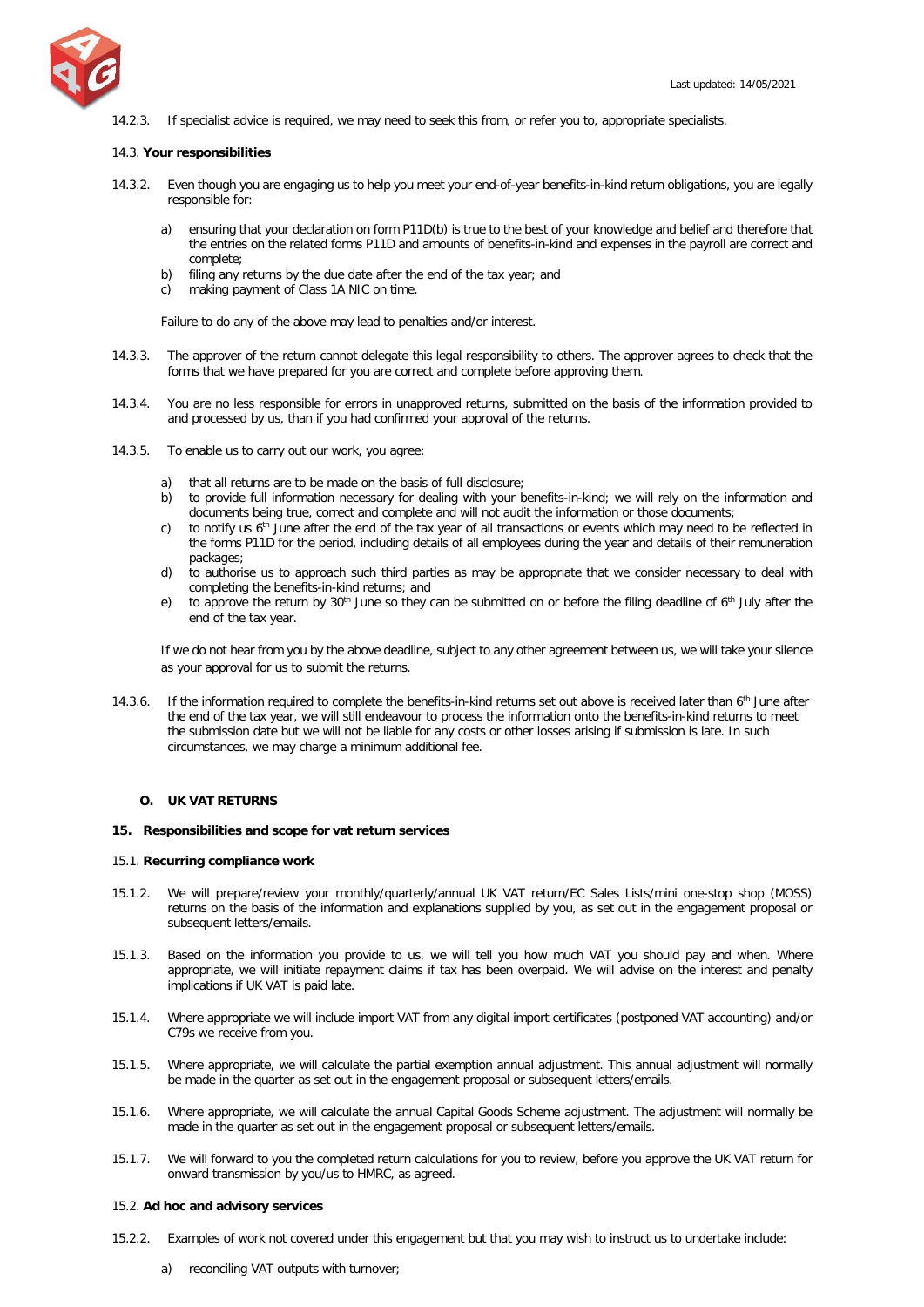

- b) advising on ad hoc transactions;
- c) reviewing and advising on a suitable partial exemption method to use in preparing the return;
- d) dealing with all communications relating to your UK VAT returns, Intrastat arrival returns until 31<sup>st</sup> December 2021, non-union MOSS scheme returns addressed to us by HMRC or passed to us by you;
- e) processing import and export declarations including deferred import entries that require postponed VAT accounting (at present we assume that these will be handled by you or your customs agent)
- f) making recommendations to you about the use of cash accounting, annual accounting, flat-rate and other suitable methods of accounting for VAT;
- g) making recommendations to you about the use of MOSS (mini one-stop shop) if you supply digital services to consumers in the EU;
- h) making recommendations to you about the use of the VAT One Stop Shop (OSS) non-union scheme and/or the VAT Import One Stop Shop (IOSS) with effect from 1 July 2021 if you supply relevant services or goods to consumers in the EU;
- i) advice on the VAT liability for consumers outside the UK;
- j) providing you with advice on VAT, Excise Duty, Customs Duty, Landfill Tax, Insurance Premium Tax, Aggregates Levy, Climate Change Levy; and
- k) advising on time to pay arrangements or deferral of payment
- 15.2.3. If specialist advice is required, we may need to seek this from, or refer you to, appropriate specialists.

#### 15.3. **Your responsibilities**

- 15.3.2. You are legally responsible for:
	- a) ensuring that your returns are correct and complete;
	- b) filing any returns by the due date; and
	- c) paying VAT on time.

Failure to do any of these may lead to penalties, surcharges and/or interest.

- 15.3.3. Legal responsibility for approval of the return cannot be delegated to others. You agree to check the returns that we have prepared for you are correct and complete before approving them.
- 15.3.4. You are no less responsible for errors in unapproved returns, submitted on the basis of the information provided to and processed by us, than if you had confirmed your approval of the returns.
- 15.3.5. To enable us to carry out our work, you agree:
	- a) that all returns are to be made on the basis of full disclosure;
	- b) that you are responsible for ensuring that the information provided is, to the best of your knowledge, accurate and complete; our work is completed solely on the basis of the information provided by you and we accept no responsibility for any VAT liabilities arising due to inaccuracies or omissions in the information that you provide which may lead to a misdeclaration on which penalties and interest may arise;
	- c) to authorise us to approach such third parties as may be appropriate, for information we consider necessary to deal with the returns;
	- d) to provide us with all the records relevant to the preparation of your returns as soon as possible after the return period ends; we would ordinarily need a minimum of 10 working days before submission to complete our work. If the records are provided later or are incomplete or unclear, thereby delaying our work and submission of the return, we accept no responsibility for any 'default surcharge' penalty that may arise; if feasible, we may agree to complete our work within a shorter period but may charge a minimum additional fee for so doing; and
	- e) to inform us that you have made the tax payment based on your calculated return.
- 15.3.6. You will keep us informed of material changes in circumstances that could affect your VAT obligations. If you are unsure whether the change is material or not please tell us so that we can assess its significance.
- 15.3.7. If you are voluntarily registered for VAT we will discuss with you to decide whether it is appropriate for you to enter Making Tax Digital for VAT. Even if you decide to remain outside of Making Tax Digital for VAT, you are still responsible for monitoring your taxable turnover. When your taxable turnover exceeds the VAT registration threshold you will have to start to comply with Making Tax Digital for VAT.
- 15.3.8. You will forward to us HMRC statements of account, copies of notices of assessment, letters and other communications received from HMRC, in sufficient time to enable us to deal with them as may be necessary within the statutory time limits. Although HMRC have the authority to communicate with us when form 64-8 has been submitted, it is essential that you let us have copies of any correspondence received, because HMRC are not obliged to send us copies of all communications issued to you.
- 15.3.9. You are responsible for bringing to our attention any errors, omissions or inaccuracies in your VAT returns that you become aware of after the returns have been submitted in order that we may assist you to make a voluntary disclosure.
- 15.3.10. If an error committed by HMRC means that you have not paid the tax due or have been incorrectly repaid tax, the time spent dealing with the error will be invoiced to you in accordance with our terms of businesses. However, please note that in some circumstances you may be able to claim for professional costs incurred and compensation from HMRC. Further details can be found at https://www.gov.uk/complain-about-hmrc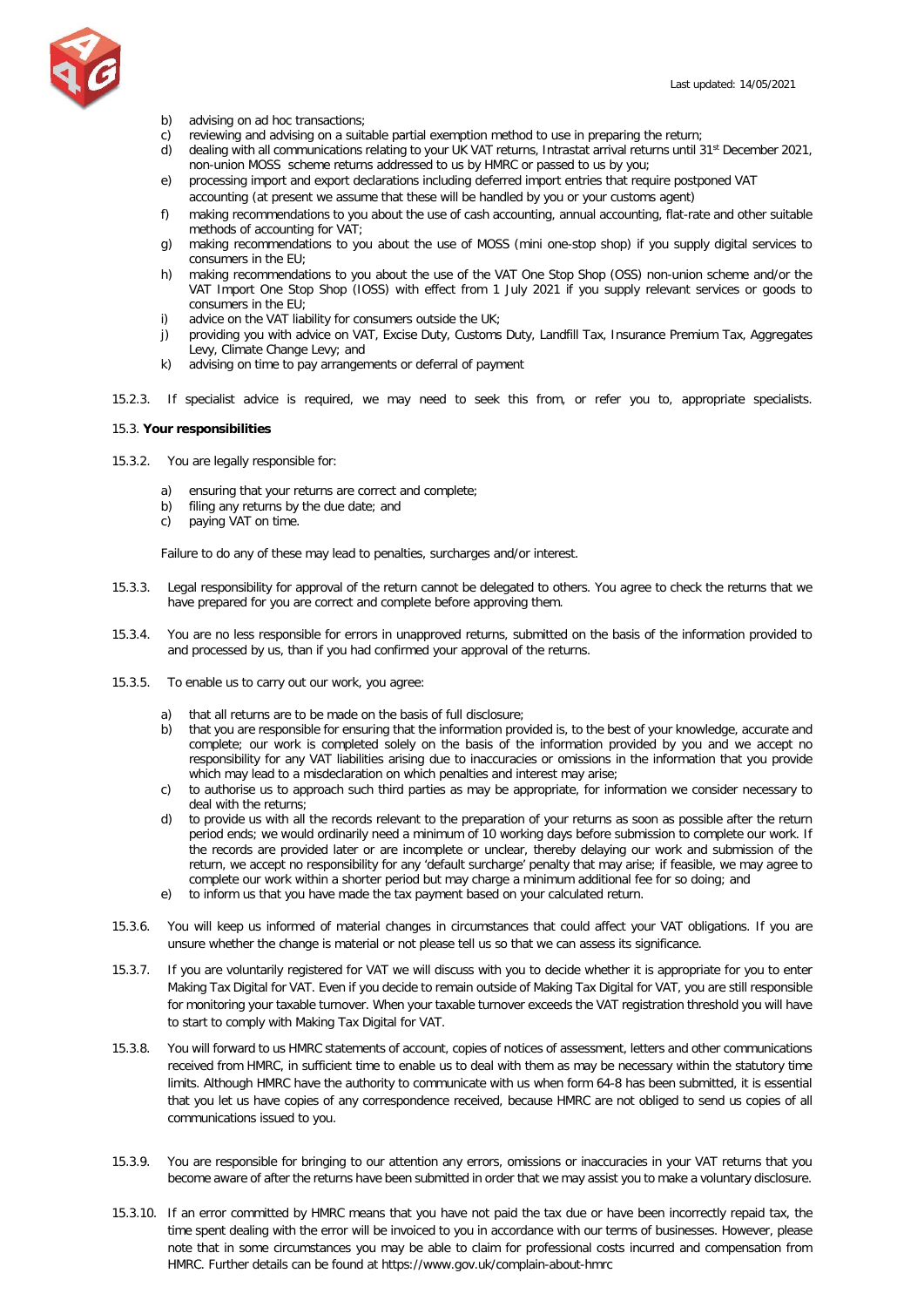

- 15.3.11. If you provide digital services to consumers in the EU, you are responsible either for registering for VAT in that Member State, or for registering for the OSS non-union scheme in a Member State.
- 15.3.12. With effect from 1<sup>st</sup> July 2021, if you provide relevant services or goods to consumers in the EU you are responsible for either registering for VAT in that Member State or registering for the OSS and/or IOSS non-union scheme in a Member State

## <span id="page-20-0"></span>**P. UK VAT RETURNS (MAKING TAX DIGITAL (MTD) FOR VAT)**

#### **16. Responsibilities and scope for vat return services**

## 16.1. **Initial registration**

- 16.1.2. You will complete HMRC's sign up process to enable submission of your VAT return under Making Tax Digital unless it is agreed in writing that we will complete this on your behalf.
- 16.1.3. Where it is agreed in writing that we are submitting the MTD VAT returns, if you haven't already done so you will need to authorise us as an agent on the HMRC portal using your Business Tax Account. This is completed online and you will need your government gateway ID. This authorises HMRC to communicate with us as your agent, although they consider that you should still take 'reasonable care' over your tax affairs.

#### 16.2. **Recurring compliance work**

- 16.2.2. Where we prepare the MTD VAT return:
	- 16.2.2.1. We will prepare your monthly/quarterly/annual UK MTD VAT returns on the basis of the information and explanations supplied by you, as set out in the engagement proposal or subsequent emails/letters.
	- 16.2.2.2. Unless agreed in writing, we will not check the digital accounting records which you keep to meet the requirements of MTD for VAT and which you provide to us for preparation of the MTD for VAT returns. You may be required to provide us with your data digitally and we will tell you if/ when that is the case. If your software is incompatible with ours we will agree with you an appropriate solution which might include the use of alternative third party functionally compatible software and/or a spreadsheet(s) which satisfy the statutory requirement for digital linkage. Where your digital records are incompatible with our software we may require an additional fee. You must also provide us with confirmation that your digital records are complete and accurate.
	- 16.2.2.3. Based on the information you provide to us, we will tell you how much VAT you should pay and when. Where appropriate, we will initiate repayment claims if tax has been overpaid. We will advise on the interest and penalty implications if UK VAT is paid late.
	- 16.2.2.4. Where appropriate, we will include import VAT from any digital import certificates (postponed VAT accounting) and/or C79s we receive from you.
	- 16.2.2.5. Where appropriate, we will calculate the partial exemption annual adjustment. This annual adjustment will normally be made in the quarter as set out in the engagement proposal or subsequent letters/emails.
	- 16.2.2.6. Where appropriate, we will calculate the annual Capital Goods Scheme adjustment. The adjustment will normally be made in the quarter as set out in the engagement proposal or subsequent letters/emails.
	- 16.2.2.7. We are not responsible for considering or applying for any of the exemptions from MTD for VAT. However, if you feel that you are eligible for exemption, please let us know. We are happy to discuss this and may correspond to HMRC on your behalf if needed, or we can guide you on whom you should contact for this. This may be subject to an additional fee.
	- 16.2.2.8. We will advise you of any relaxations applicable in relation to the digital records of supplies made and received. Where the requirements are impossible, impractical or unduly onerous we will seek to reach agreement with HMRC on specific relaxation. This may be subject to an additional fee.
	- 16.2.2.9. We will submit the MTD for VAT return data online to HMRC on the basis of the data provided by you or as per any other arrangements set out in the engagement proposal or other written agreement.
	- 16.2.2.10.We will agree with you any supplementary information to be submitted on a voluntary basis with the MTD for VAT returns prior to submission.
- 16.2.3. Reviewing MTD VAT returns (As part of preparation of the return or as a standalone service):
	- 16.2.3.1. We will review your monthly/quarterly/annual UK MTD VAT returns on the basis of the information and explanations supplied by you, as set out in the engagement proposal or subsequent emails/letters.
	- 16.2.3.2. Where errors or issues are found we will communicate this to you in order for a decision to be made as to how to remedy the items found. Where A4G do not prepare the underlying return, it is your responsibility to address any errors found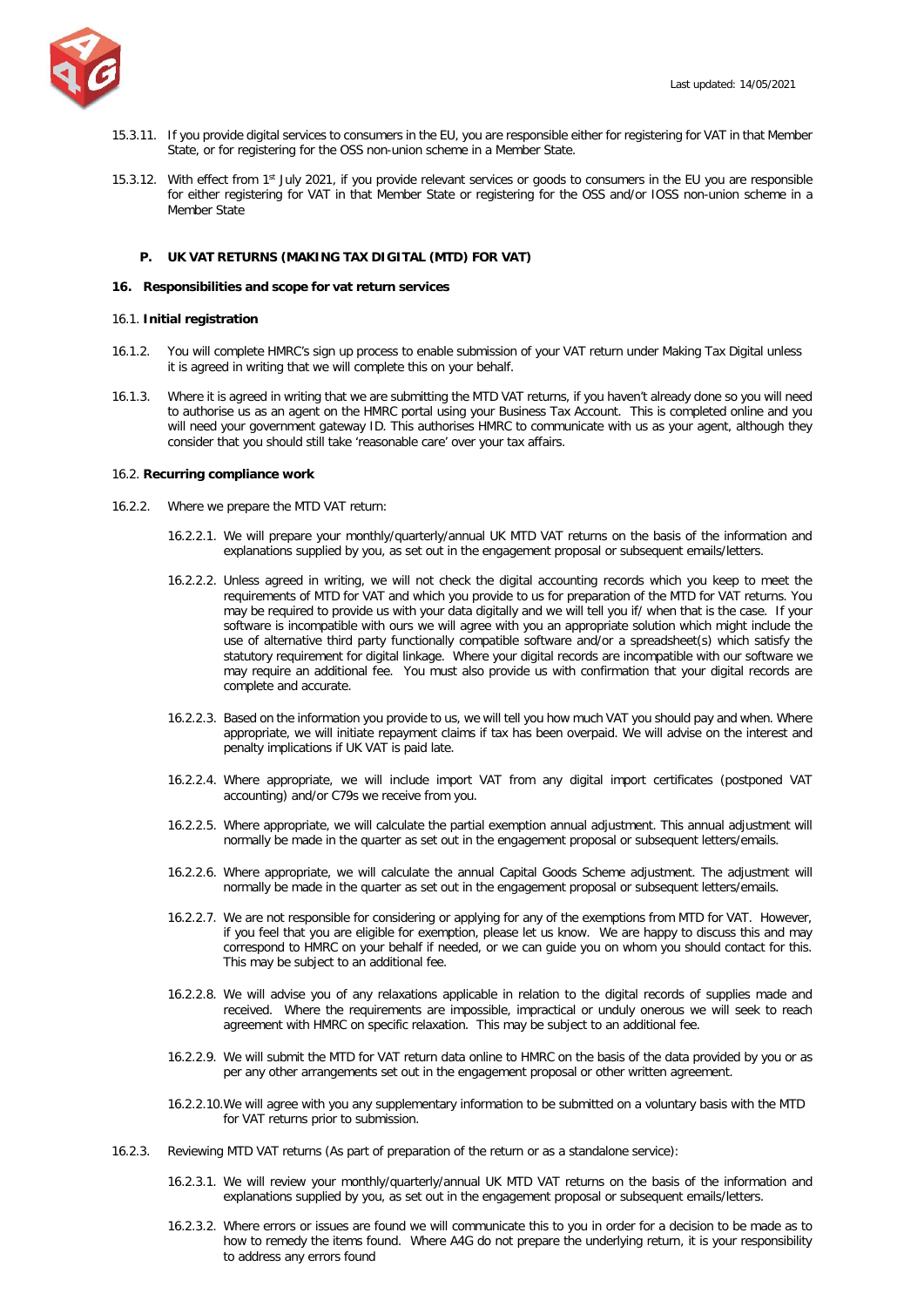

- 16.2.3.3. We cannot guarantee to find all errors within the underlying records but will take all reasonable steps to ensure the quality of the submission intended for HMRC and therefore accept no responsibility for the resulting submission. Where A4G are not preparing the underlying bookkeeping, we will not review the underlying trial balance unless agreed in writing.
- 16.2.3.4. Where you are invoice (accruals) accounting for income tax, we will perform an annual reconciliation of VAT outputs to turnover.
- 16.2.3.5. Ad hoc queries by way of telephone and email enquiries are not routine compliance and may result in additional fees. As indicated below, where appropriate we will aim to discuss and agree additional fees, but it may not always be possible to agree these in advance and we reserve the right to charge you an additional fee for these queries.

### 16.3. **Ad hoc and advisory services**

- 16.3.2. Examples of work not covered under this engagement but that you may wish to instruct us to undertake include:
	- a) reconciling VAT outputs with turnover;
	- b) advising on ad hoc transactions;
	- c) reviewing and advising on a suitable partial exemption method to use in preparing the return;
	- d) dealing with all communications relating to your MTD for VAT returns, Intrastat arrival returns until 31<sup>st</sup> December 2021, non-union MOSS scheme returns addressed to us by HMRC or passed to us by you;
	- e) processing import and export declarations including deferred import entries that require postponed VAT accounting (at present we assume that these will be handled by you or your customs agent);
	- f) making recommendations to you about the use of cash accounting, annual accounting, flat-rate and other suitable methods of accounting for VAT;
	- g) making recommendations to you about the use of the non-union VAT MOSS (mini one-stop shop) if you supply digital services to consumers in the EU;
	- h) making recommendations to you about the use of the VAT One Stop Shop (OSS) non-union scheme and/or the VAT Import One Stop Shop (IOSS) with effect from 1<sup>st</sup> July 2021 if you supply relevant services or goods to consumers in the EU;
	- i) advice on the VAT liability for consumers outside the UK;
	- j) providing you with advice on VAT, Excise Duty, Customs Duty, Landfill Tax, Insurance Premium Tax, Aggregates Levy, Climate Change Levy;
	- k) work required to rectify the position where your software is incompatible with our software;
	- l) reviewing your record keeping processes and providing advice on potential improvements to enable compliance with the MTD for VAT requirements, including digital links for the transfer of data between different software; and m) Correspondence with HMRC in any interim period relating to the MTD VAT submissions.
	-

Where the advice is provided in writing, the information provided and the query raised will be set out with our response to you.

16.3.3. If specialist advice is required, we may need to seek this from, or refer you to, appropriate specialists.

## 16.4. **Your responsibilities**

- 16.4.2. You are legally responsible for:
	- a) Providing appropriate data to us in a timely or pre-agreed schedule, no later than 10 days before the deadline for submission of the return;
	- b) Answering reasonable queries relating to the data for the return in a timely manner:
	- c) ensuring that your returns are correct and complete and in an appropriate digital format and capture the appropriate level of data;
	- d) ensuring your record keeping is compliant with the new requirements for the digital recording and transfer of data;
	- e) filing any returns by the due date or providing approval to file to A4G in a timely manner to enable filing of the return (where we file the return on your behalf); and
	- f) paying VAT liabilities on time

Failure to do any of these may lead to penalties, surcharges and/or interest for which A4G is not liable.

- 16.4.3. Legal responsibility for approval of the return cannot be delegated to others. You agree to check the returns that we have prepared or reviewed for you are correct and complete before approving and submitting them.
- 16.4.4. You are no less responsible for errors in unapproved returns, submitted on the basis of the information provided to and processed or reviewed by us, than if you had confirmed your approval of the returns.
- 16.4.5. If we have agreed in writing that we are keeping your digital accounts records, you are responsible for providing us with the following information required for us to prepare the records:
	- Access to your accounting records
	- Sale invoices
	- Purchase invoices, with indication of where they should be allocated, where needed
	- Bank statements
	- Details of bank, debit card, credit card and cash payments, with indication of where they should be allocated, where needed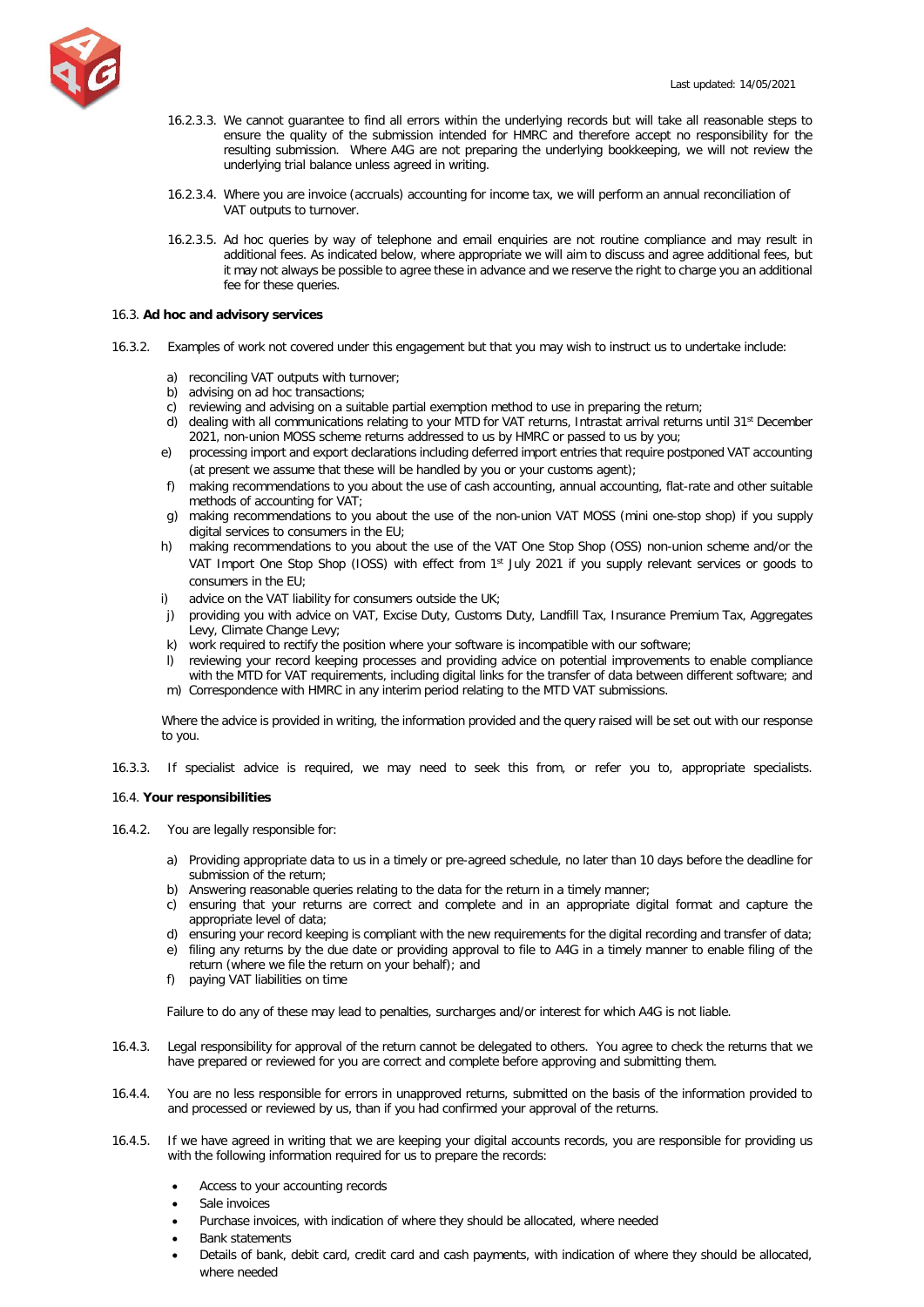

- Details of money paid in to the bank and cash receipts, with indication of where they should be allocated, where needed
- Stock and work-in-progress details

We have also agreed that you will provide the following:

- A record of the amounts owed to the business
- A record of amounts owed by the business
- A list of accruals
- A list of prepayments
- Private use adjustments
- 16.4.6. To enable us to carry out our work, you agree:
	- a) that all returns are to be made on the basis of full disclosure;
	- b) that you are responsible for ensuring that the information provided is, to the best of your knowledge, accurate and complete and that all digital links are in the manner prescribed; the returns are prepared/reviewed solely on the basis of the information provided by you and we accept no responsibility for any liabilities arising due to inaccuracies, omissions or breakdowns in digital links concerning the information that you provide which may lead to a misdeclaration on which penalties and interest may arise;
	- c) to authorise us to approach such third parties, as may be appropriate, for information we consider necessary to deal with the returns;
	- d) to provide us with all the records relevant to the preparation of your returns as soon as possible after the return period ends; we would ordinarily need a minimum of 10 working days before submission to complete our work. If the records are provided later or are incomplete or unclear, thereby delaying the preparation/review and submission of the return, we accept no responsibility for any 'default surcharge' penalty that may arise; if feasible, we may agree to complete your return within a shorter period but may charge a minimum additional fee for so doing. (EC Sales Lists (21 days) and MOSS returns (20 days) have tighter submission deadlines than the normal UK VAT returns.); and
	- e) to inform us that you have made the tax payment based on your calculated return
- 16.4.7. You will keep us informed of material changes in circumstances that could affect your VAT obligations. If you are unsure whether the change is material or not please tell us so that we can assess its significance.
- 16.4.8. You will forward to us HMRC statements of account, copies of notices of assessment, letters and other communications received from HMRC, in sufficient time to enable us to deal with them as may be necessary within the statutory time limits. Although HMRC has the authority to communicate with us when form 64-8 or online authorisation has been submitted, it is essential that you let us have copies of any correspondence received, because HMRC is not obliged to send us copies of all communications issued to you.
- 16.4.9. You are responsible for bringing to our attention any errors, omissions or inaccuracies in your VAT returns that you become aware of after the returns have been submitted in order that we may assist you to make a voluntary disclosure.
- 16.4.10. If an error committed by HMRC means that you have not paid the tax due or have been incorrectly repaid tax, the time spent dealing with the error will be invoiced to you in accordance with our terms of businesses. However, please note that in some circumstances you may be able to claim for professional costs incurred and compensation from HMRC. Further details can be found at<https://www.gov.uk/complain-about-hmrc>
- 16.4.11. If you are involved with any other business which is not registered for VAT, you are responsible for monitoring your monthly turnover to establish whether you are liable to register for VAT. If you do not understand what you need to do, please ask us. If you exceed the UK VAT registration threshold, and you wish us to assist you in notifying HMRC of your liability to be VAT registered, you must give us clear instructions to assist you in the VAT registration process. You should notify us of your instructions in good time to enable the VAT registration application form to be submitted within the statutory time limit of one month following the month in which you exceeded the VAT registration threshold in force at that time. We will not be responsible if you fail to notify us in time and incur a late registration penalty as a result.
- 16.4.12. If you provide digital services to consumers in the EU, you are responsible either for registering for VAT in that Member State, or for registering for the OSS and/or IOSS non-union scheme in a Member State.
- 16.4.13. With effect from 1<sup>st</sup> July 2021, if you provide relevant services or goods to consumers in the EU you are responsible for either registering for VAT in that Member State or registering for the OSS and/or IOSS non-union scheme in a Member State.

# <span id="page-22-0"></span>**Q. TAX INVESTIGATIONS**

# **17. Responsibilities and scope for tax investigation services**

## 17.1. **Ad hoc and advisory services**

17.1.2. Upon your written request, we will act on your behalf in the matter of an investigation by HMRC.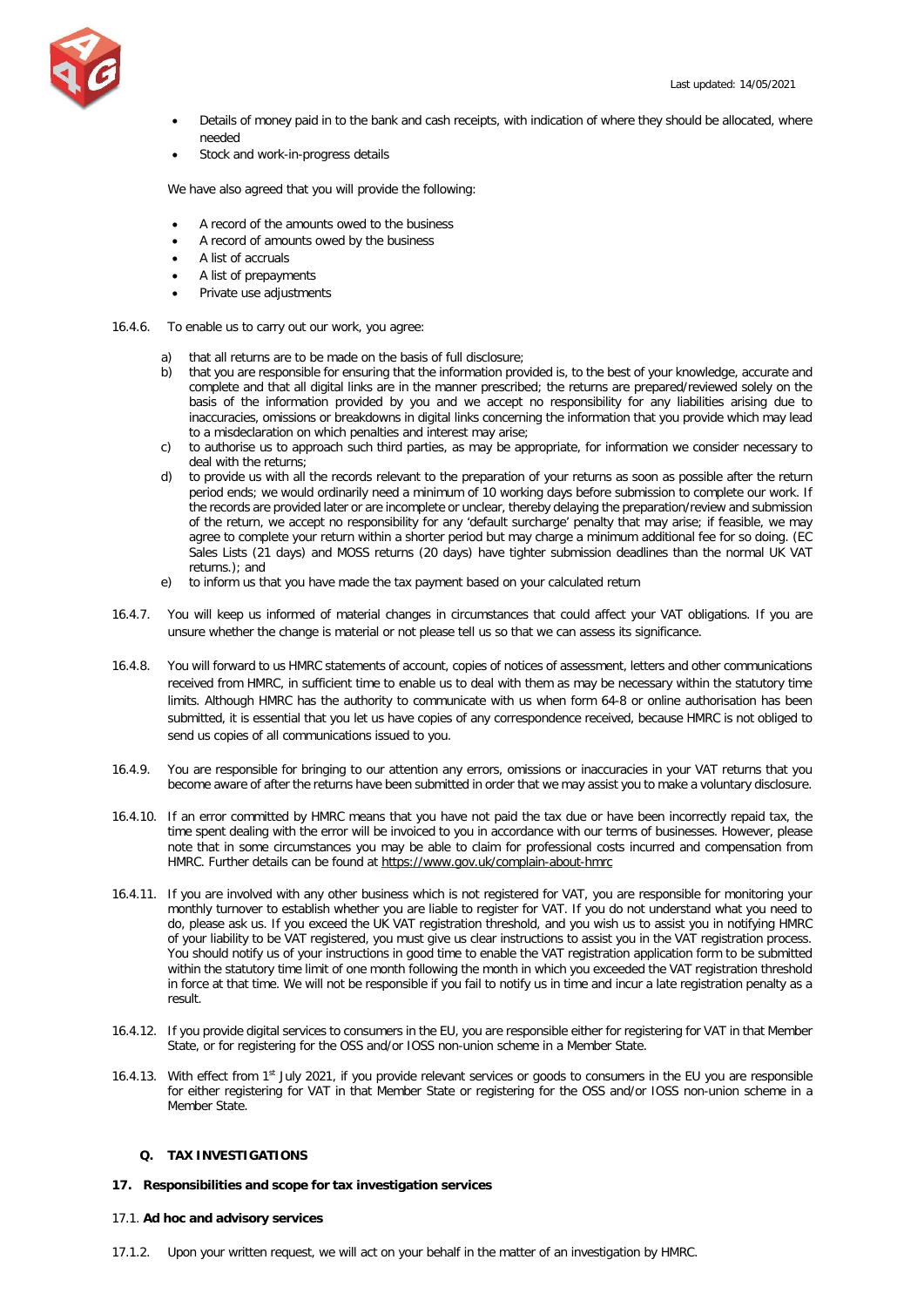

- 17.1.3. Where required, we will prepare a report on your behalf giving full disclosure of your tax affairs and, once agreed by you, submit it to HMRC.
- 17.1.4. We will negotiate with HMRC on any question of taxation, interest and penalties. The outcome of some income tax enquiries may be related to, or impact on, claims to tax credits and universal credit. We will not address the tax credits and universal credit issues unless we have explicitly agreed to do so.
- 17.1.5. We must make it clear that if, at any time, we consider that:
	- a) you are not cooperating with us and/or answering our enquiries fully and frankly; or
	- b) you are unwilling to make full disclosure or you refuse to do so;

we will immediately cease to act and inform HMRC of that fact (albeit not the reasons for ceasing to act). In that event, any fees you have already paid will not be reimbursed and you will remain liable for any unbilled costs.

- 17.1.6. If specialist advice is required in connection with the investigation, we may need to seek this from, or refer you to, appropriate specialists.
- 17.1.7. HMRC will send you an agent authorisation code which expires within 30 days of issue. Please send this to us as soon as you receive it. This code will enable us to register as your agent with HMRC. This authorises HMRC to communicate with us as your agent, although they consider that you should still take 'reasonable care' over your tax affairs.

## 17.2. **Your responsibilities**

- 17.2.2. To enable us to carry out our work in relation to the investigation you agree:
	- a) that all information to be given to HMRC in the course of the investigation is to be made on the basis of full disclosure of all sources of income, charges, allowances and capital transactions;
	- b) to provide full information necessary for dealing with the investigation;
	- c) to authorise us to communicate with such third parties as may be appropriate, and that we consider necessary to deal with the investigation;
	- d) to provide information promptly to enable us to deal with the investigation expeditiously and to act in your interests in order to qualify for such reduction as may be appropriate for the cause of the error and the level of disclosure if there are tax liabilities or penalties for earlier years;
	- e) to forward to us on receipt, copies of all HMRC correspondence, statements of account, PAYE coding notices, notices of assessment, letters and other communications received from HMRC as may be relevant to the investigation to enable us to deal with them as may be necessary immediately upon receipt; although HMRC have the authority to communicate with us when form 64-8 has been submitted, it is essential that you let us have copies of any correspondence received, because HMRC are not obliged to send us copies of all communications issued to you;
	- f) to keep us informed about significant changes in your circumstances if they are likely to affect the outcome of the investigation; if you are unsure whether the change is material, please let us know so that we can assess its significance or otherwise; and
	- g) to notify us immediately of any insurance cover you have for enquiries into your tax returns by HMRC.

# <span id="page-23-0"></span>**R. UNPROMPTED TAXATION DISCLOSURES**

## **18. Responsibilities and scope for unprompted tax disclosures**

## 18.1. **Ad hoc and advisory services**

- 18.1.2. Upon your written request, we will provide taxation advice to you in respect of a voluntary disclosure to HMRC.
- 18.1.3. Where required, we will prepare a report on your behalf giving full disclosure of your UK taxation affairs and, once it is agreed by you, submit it to HMRC on your behalf. We may also use HMRC's online Digital Disclosure Service to:
	- a) register you for an appropriate disclosure facility after you agree to that approach; and
	- b) submit information to HMRC relating to your disclosure, once it is agreed by you.
- 18.1.4. We will negotiate with HMRC on any issue relating to taxation, interest and penalties with the aim of settling your United Kingdom taxation affairs. The outcome of some income tax disclosures may be related to or impact on claims to tax credits and universal credit. We will not address the tax credits and universal credit issues unless we explicitly agree to do so.
- 18.1.5. We must make it clear that if at any time we consider that:
	- a) you are not cooperating with us and answering our enquiries fully and frankly; or
	- b) you do not fulfil your responsibilities as per 18.2 below; or
	- c) you are unwilling to make full disclosure or you refuse to do so

then we will immediately cease to act and inform HMRC that we no longer act for you. In that event, any fees you have already paid will not be reimbursed and you will remain liable for any unbilled costs.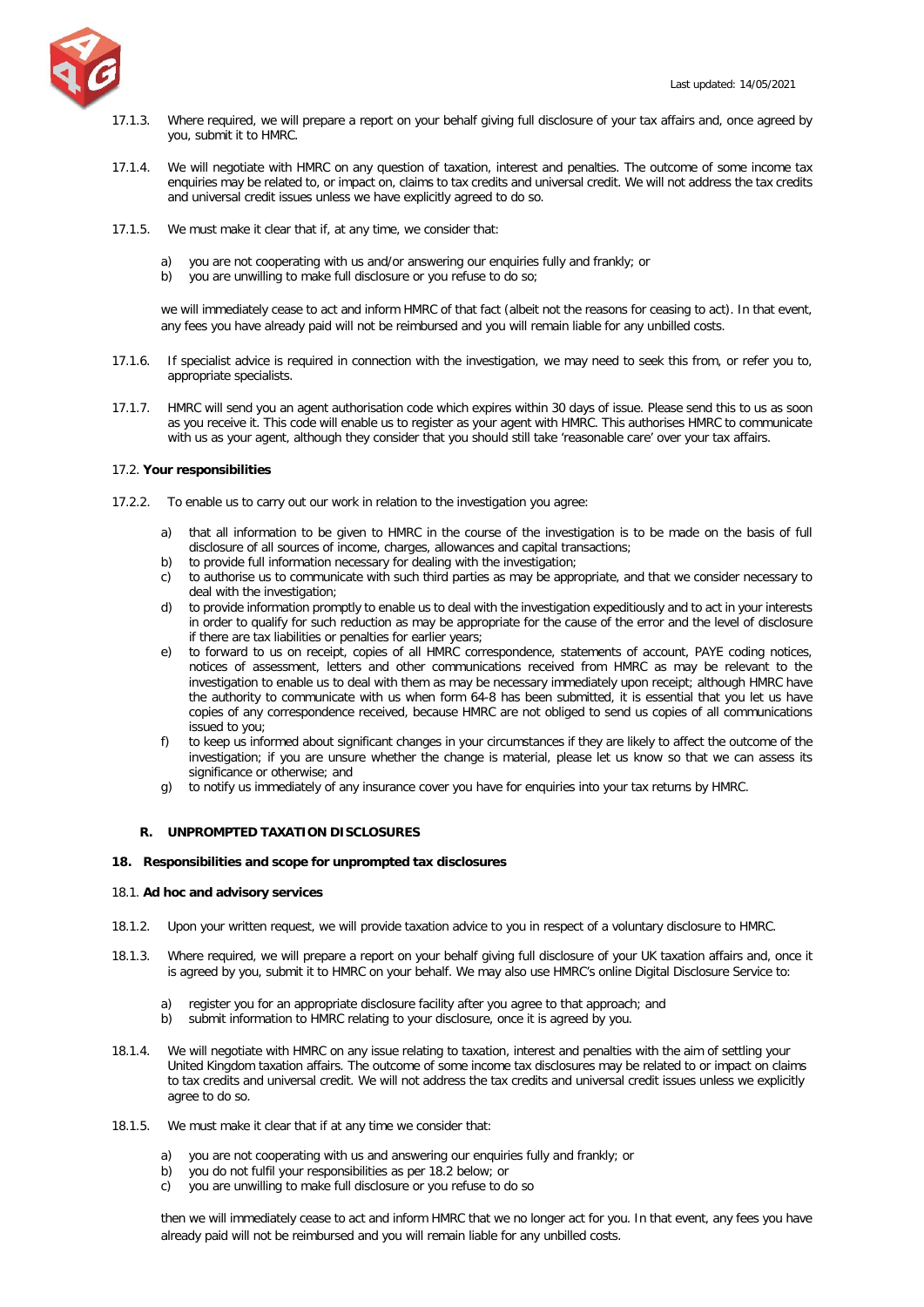

- 18.1.6. As part of the disclosure, either we (on your behalf) or HMRC may propose alternative dispute resolution to resolve matters. In such cases, we will negotiate on your behalf as part of this process. However, if the mediation is not successful and the case continues, the terms set out in this engagement letter will continue to apply to all work carried out on your behalf following the mediation.
- 18.1.7. We will, if instructed by you on a case-by-case basis:
	- a) make appeals to HMRC against assessments and/or determinations of taxation and/or penalties issued by HMRC during the course of our work. These appeals may include requests for the collection of the amount assessed/determined to be postponed pending full resolution of the enquiry/investigation. We cannot guarantee that HMRC will accept the appeal and/or postponement application;
	- b) request HMRC undertake an internal review of their decision(s) and make representations to the review officer; and
	- c) make representations to HMRC on your behalf if HMRC indicates it intends to publish your details (e.g. as a deliberate defaulter).
- 18.1.8. Where specialist advice is required in connection with the voluntary disclosure, we may need to seek this from or refer you to appropriate specialists and/or tax counsel. We will only do this when instructed by you.
- 18.1.9. Where you request us to advise on ancillary matters connected with the disclosure to HMRC, we will confirm your instruction in this regard in writing and, if appropriate, issue to you a separate engagement letter to cover these ancillary matters. Where it is not appropriate to issue a separate engagement letter, we will carry out this additional advice under the terms of this engagement letter (although we reserve the right to charge an additional fee).

## 18.2. **Your responsibilities**

- 18.2.2. To enable us to carry out our work in relation to the voluntary disclosure you agree:
	- a) that all information and documentation to be given to HMRC in the course of the voluntary disclosure is to be made on the basis of full disclosure of all sources of income, charges, allowances and capital transactions;
	- b) to provide full information necessary for dealing with the voluntary disclosure;
	- c) to authorise us to communicate with such third parties as may be appropriate and that we consider necessary to deal with the voluntary disclosure;
	- d) to provide information promptly to enable us to deal with the voluntary disclosure expeditiously and to act in your interests in order to qualify for such reduction as may be appropriate for the cause of the error and the level of disclosure if there are tax liabilities or penalties for earlier years;
	- e) to forward to us on receipt copies of all HMRC correspondence, statements of account, PAYE coding notices, notices of assessment, letters and other communications received from HMRC as may be relevant to the voluntary disclosure to enable us to deal with them as may be necessary immediately upon receipt. it is essential that you let us have copies of any correspondence received because HMRC is not obliged to send us copies of all communications issued to you;
	- f) to keep us informed about significant changes in your circumstances if they are likely to affect the outcome of the voluntary disclosure. If you are unsure whether the change is material or not please let us know so that we can assess its significance or otherwise; and
	- g) to notify us immediately of any insurance cover you have for this voluntary disclosure including any queries raised by HMRC following its submission.

To the extent that our advice covers non-UK tax aspects, you must confirm this with an appropriately qualified professional adviser in the relevant territory before any irrevocable action is taken. We would be pleased to liaise with them as appropriate.

# <span id="page-24-0"></span>**S. TAX CREDITS**

## **19. Responsibilities and scope for tax credit services**

## 19.1. **Recurring compliance work**

- 19.1.2. We will prepare your tax credits annual declaration (TC603D) (and, on request, a tax credits claim form (TC600)) from the information and explanations that you give us. After obtaining your approval and signature, we will submit the completed forms to HMRC.
- 19.1.3. We will check your tax credit award notices (TC602) and annual review (TC603R) using the information you have given us. We will point out any errors or omissions on these documents and agree what action should be taken to inform HMRC.
- 19.1.4. When your tax credit claim ends, we will help you prepare the forms and other paperwork which is expected by HMRC from the information and explanations you give us. After obtaining your approval and signature, we will submit the completed forms to HMRC.

## 19.2. **Excluded, ad hoc and advisory work**

- 19.2.2. Examples of work not covered under this engagement but that you may wish to instruct us to undertake include:
	- a) advising you on your eligibility for working tax credit and/or child tax credit based on the information you give us about your household circumstances;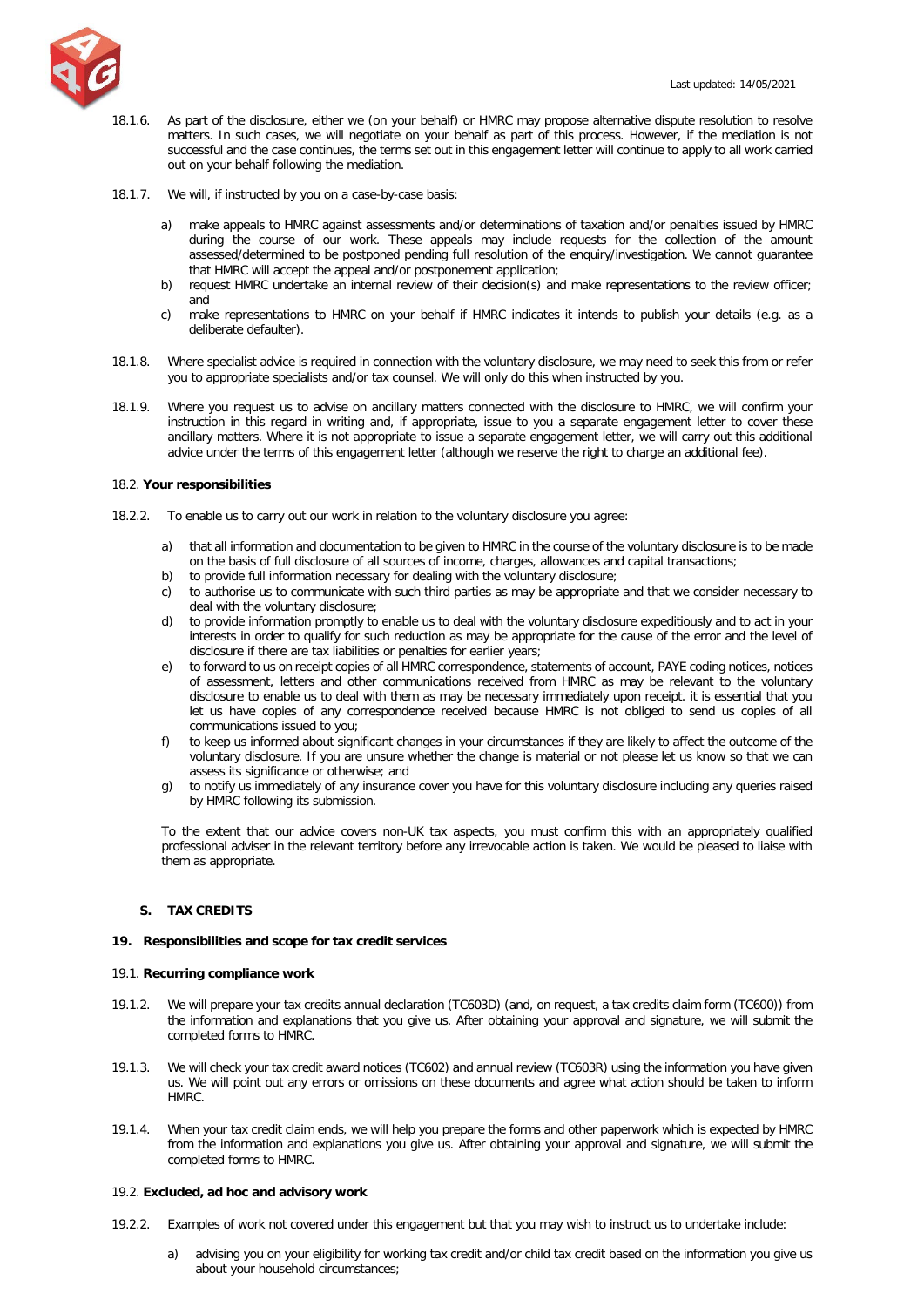

- b) advising you of any possible claims or reliefs or other planning measures that may have a bearing on your tax credits entitlement including, but not limited to, gift aid, pension contributions, and trading loss reliefs;
- c) explaining to you what you must report to HMRC, including the time limits for doing so, and what it would be in your interests to report to HMRC (but not obligatory for you to do);
- d) assisting you with any tax credit examinations or enquiries raised by HMRC, or with any other communications with HMRC regarding your entitlement;
- e) advising you on the implications that any changes to your tax credit award might have for other aspects of your tax affairs;
- f) advising you on, and helping you claim, universal credit or other social security benefits; and
- g) in general, when considering your tax affairs, advising you of the tax credit implications of any proposed course of action.

## 19.3. **Your responsibilities**

- 19.3.2. You are legally responsible for:
	- a) ensuring that that all documents and information submitted to HMRC are correct, complete and on time; and
	- b) ensuring that HMRC are informed promptly of any changes in your income or circumstances, and of any errors or omissions in any document sent to you by HMRC.

Failure to do any of the above may lead to or exacerbate an overpayment and may, in certain cases, give rise to penalties, and/or interest.

- 19.3.3. Taxpayers who sign their claims, renewal or other forms cannot delegate this legal responsibility to others. You agree to check that documents that we have prepared for you are correct and complete before you approve and sign them.
- 19.3.4. You are no less responsible for errors in unapproved returns, submitted on the basis of the information provided to and processed by us, than if you had confirmed your approval of the returns.
- 19.3.5. Responsibilities in relation to joint tax credit claims are set out below under 'You and your [spouse] [partner]' if applicable.
- 19.3.6. You will be responsible for informing HMRC of any changes in circumstances. Notification is generally mandatory and must be done within 30 days of the change. The changes which must be notified are listed at <https://www.gov.uk/changes-affect-tax-credits> (paper copy available on request).
- 19.3.7. To enable us to carry out our work, you agree:
	- a) that all claims, renewals and other reports are to be made on the basis of full disclosure of your income and circumstances;
	- b) to provide full information necessary for dealing with your affairs; we will rely on the information and documents being true, correct and complete and will not audit the information or those documents;
	- c) to authorise us to approach such third parties as may be appropriate, for information that we consider necessary to deal with your affairs; and
	- d) to provide us with information in sufficient time for your renewal forms to be completed and submitted by the due date following the end of the tax year; to do this, we need to receive all relevant information two months before the deadline
- 19.3.8. You will keep us informed of material changes in your circumstances that could affect your tax credit entitlement. If you are unsure whether the change is material, please let us know so that we can assess its significance. In particular, it is recommended that a record of working hours is maintained.

## 19.4. **You and your spouse or partner**

- 19.4.2. A couple must claim tax credits jointly. A 'couple' broadly comprises spouses or civil partners who are not separated, or two people living together as husband and wife or as if they were civil partners.
- 19.4.3. Members of a couple are jointly and severally liable to repay overpaid amounts of tax credit; in other words, HMRC can recover an overpayment from either partner or from both partners in equal or unequal proportions.
- 19.4.4. If we act for you as a couple in respect of a joint claim, we will advise you and your spouse or civil partner or any person(s) with whom you are making a joint claim for tax credits (your 'partner') on the basis that you are a household. You both agree that, in all matters relating to your or your partner's tax and financial affairs, we may deal directly with either of you and we may discuss with either of you the tax liabilities and/or financial affairs of the other, so far as they are relevant to your tax credits entitlement.
- 19.4.5. For us to act for you as a couple in respect of a joint claim, you undertake that all instructions, information or explanations either of you gives us will be on behalf of both of you, unless you specifically tell us otherwise. Similarly, if one of you signs a document, it will be on behalf of you both unless you instruct us to the contrary. If a conflict of interest should arise between you in relation to any matter to do with your joint claim or entitlement, we reserve the right to cease acting for both of you, or to advise one or other of you to obtain independent advice.
- 19.4.6. We will require your partner's agreement to these arrangements and would ask both of you to sign the engagement proposal to confirm your agreement to this schedule.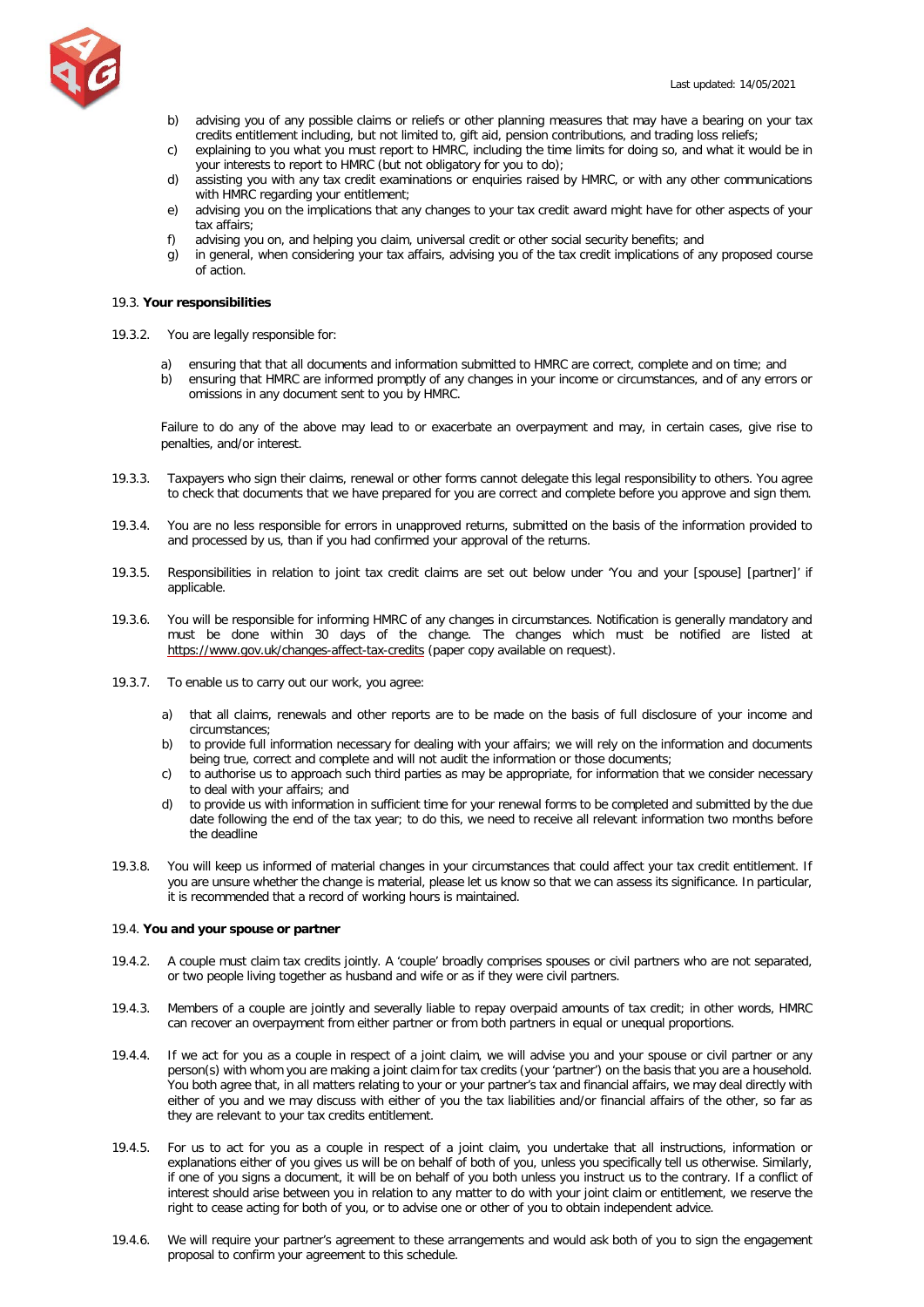

- 19.4.7. You undertake to tell us if you cease to be a couple because this will terminate the joint claim. You cease to be a couple for tax credits purposes if:
	- a) you were a married couple or civil partners and you have separated under a court order, or in circumstances in which the separation is likely to be permanent; or
	- b) you were living together as husband and wife, or as if you were civil partners, but no longer do so; or
	- c) one of you has gone overseas for longer than eight weeks (even if you still regard yourselves as living together in the usual sense).
- 19.4.8. HMRC will need to be informed if the joint claim terminates, and we will also need to amend our terms of engagement accordingly. If you are unsure whether you have ceased to be a couple for tax credits purposes, please tell us so that we can assess the situation.

# <span id="page-26-0"></span>**T. COMPANY SECRETARIAL**

## **20. Responsibilities and scope for corporation tax services**

## 20.1. **Recurring compliance work**

- 20.1.1. A private company or LLP is required to file its financial statements at Companies House within nine months of the year end. The company will be liable to a fine if it fails to do so. We accept no responsibility for fines or regulatory action taken against the directors or members if the statutory financial statements are not available or approved for filing by the deadline.
- 20.1.2. We accept no liability for penalties and/or interest charges from Companies House where accounts are filed late, where the complete accounting records are provided to us less than two months before the Companies House filing deadline.
- 20.1.3. A private company or LLP is required to file a confirmation statement at Companies House at least once every 12 months. It's a criminal offence not to file the confirmation statement within 14 days of the end of the review period. If it is not filed, the company/LLP and its officers may be prosecuted, and the company/LLP may be struck off the company register.
- 20.1.4. We accept no responsibility for the results of any action taken against the company/LLP and/or its officers for failing to submit the confirmation statement, where you have not approved the form and made payment to us for the filing fee, within the deadlines advised to you.
- 20.1.5. Where specified in your engagement proposal, we have agreed to act as your agent, and to:
	- a) submit the financial statements to the Registrar of Companies;
	- b) complete and submit the company's confirmation statement upon receiving your approval and payment of the filing fee; and
	- c) to act as the registered office address (if required)

## 20.2. **Excluded, ad hoc and advisory work**

- 20.1.2. Examples of work not covered under this engagement but that you may wish to instruct us to undertake include:
	- a) maintaining the statutory books;
	- b) forms to be filed at Companies House in respect of changes to details, such as change of address or name; and
	- c) changes to the share structure

# 20.3. **Your responsibilities**

- 20.3.1. You are responsible for:
	- notifying us of any changes to the business or officers or to their personal details;
	- b) ensuring all people with significant control (PSC's) are identified and included on the PSC Register;
	- c) reviewing and approving the confirmation statement before it is filed with Companies House; and
	- d) payment of Companies House fee, including the fee for the confirmation statement.
- 20.3.2. You may pay Companies House fees to us and we will pay them to Companies House on your behalf.
- 20.3.3. At our discretion we may pay Companies House fees to Companies House on your behalf in advance of, or without receiving payment from you, and in this case, these fees will be disbursed and invoiced to you in accordance with our terms of business.
- 20.3.4. Where the Company Secretarial Service is not included in your engagement proposal, you have agreed to complete all the returns which are required by law to be filed at Companies House, for example, the confirmation statement, PSC Register and the notification of changes. We will, of course, be pleased to advise you on these and any other company secretarial matters, if requested.

# <span id="page-26-1"></span>**U. FURLOUGH GRANT CLAIMS**

**21. Our responsibilities and scope in applying for he grant under the Coronavirus Job Retention Scheme (CJRS)**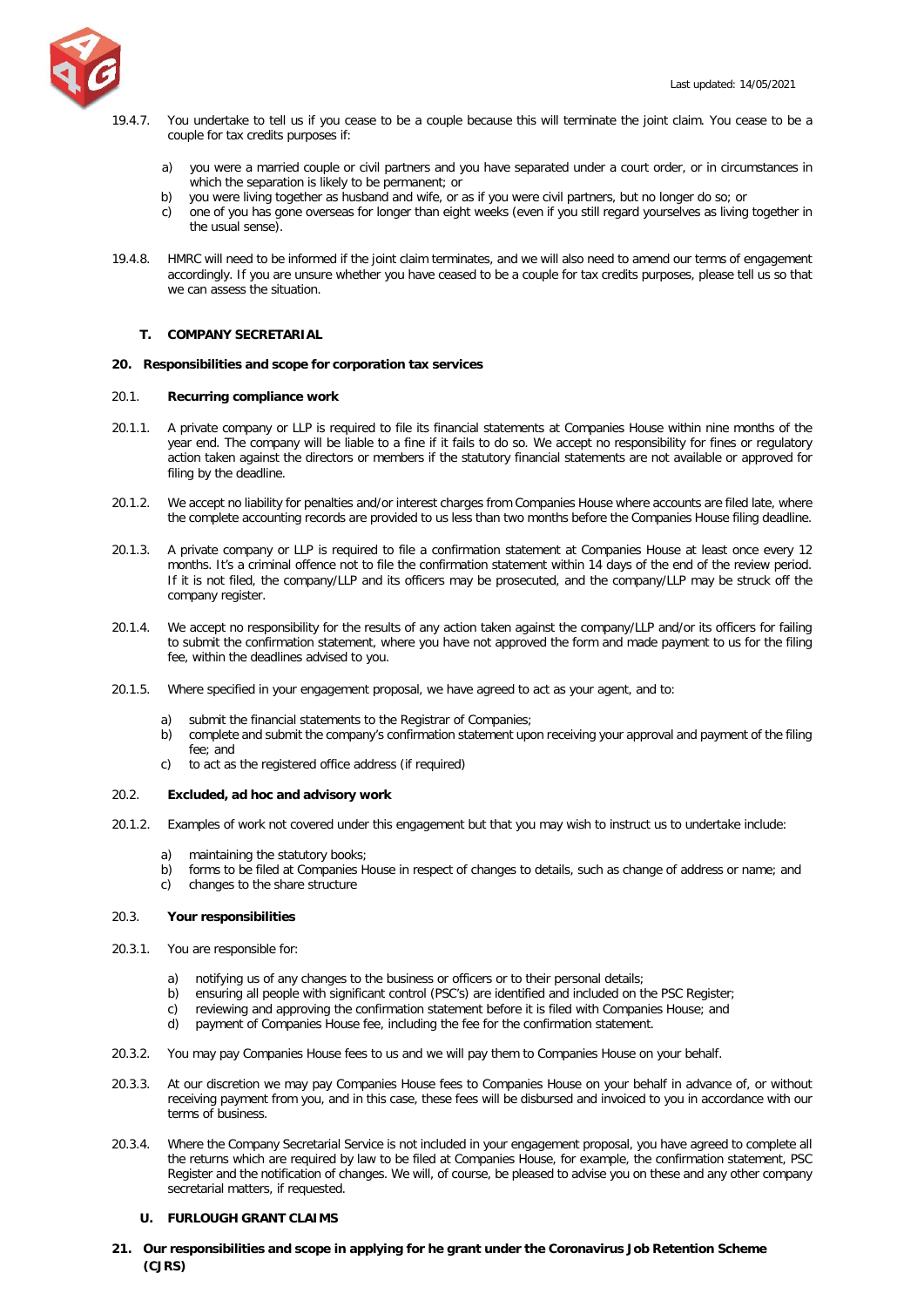## **21.1. Coronavirus Job Retention Scheme (CJRS)**

- 21.1.1 Clams under CJRS cover two separate timeframes
	- 1st April 2021 to 30<sup>th</sup> June 2021
	- 1<sup>st</sup> July 2021 to 30<sup>th</sup> September 2021

This schedule of services applies for claims relating to the period 1 April 2021 to 30 September 2021.

- 21.1.2 We will check your eligibility to claim from 1<sup>st</sup> April 2021 by verifying that you have made a PAYE RTI submission to HMRC on or before 30<sup>th</sup> October 2020, notifying a payment of earnings for each employee with respect to which a claim is made. We may ask you for additional information to do this.
- 21.1.3 We will check your eligibility to claim from 1st May 2021 by verifying that you have made a PAYE RTI submission to HMRC between 20<sup>th</sup> March 2020 and 2<sup>nd</sup> March 2021.
- 21.1.4 From 1st July 2021 you will be required to contribute to your furloughed workers' pay. We will calculate the amount of the grant and the amount of the employer contribution and advise you of these respective amounts.
- 21.1.5 HMRC is required to publish information about employers who receive payments pursuant to a CJRS claim if the claim period of the claim occurs on or after 1<sup>st</sup> December 2020. Information includes the name of the employer or qualifying PAYE scheme, the company reference number (if applicable) and the amount of the claim made by the employer within a banded range. HMRC publishes this information online at https://www.gov.uk/government/publications/employerswho-have-claimed-through-the-coronavirus-job-retention-scheme

## **21.2. Access to the HMRC portal**

- 21.2.1 We will access the HMRC portal designed to make claims for the coronavirus job retention scheme grant ('the grant') on your behalf as it becomes available.
- 21.2.2 You authorise us to do this on your behalf.
- 21.2.3 Where we do not have existing authority to act on your behalf in respect of PAYE services you will need to authorise us as an agent.

# **21.3. Applying for the grant**

- 21.3.1 We will calculate the amount that can be claimed for each individual employee being furloughed on the basis of their regular wage/reference pay/usual hours/actual hours according to the most recent guidance available from HMRC at the time of the claim being entered into the HMRC portal. We will keep detailed records of how this calculation has been made.
- 21.3.2 Where fewer than 100 employees are being furloughed, we will enter the required information for each individual employee into the HMRC portal to make a claim for the grant.
- 21.3.3 Where 100 or more employees are being furloughed, we will upload a file to the portal that includes each employee's full name, national insurance number, furlough start and end date (if known), amount claimed and in addition for flexible furlough claims, actual hours worked and usual hours.
- 21.3.4 We will ensure that the 'regular wage/reference pay/usual hours/actual hours' amount calculated for each employee is entered correctly into the HMRC portal based on the information provided to us by you in conjunction with any payroll records for the employees that we currently hold on our systems in accordance with the most recent guidance published by HMRC.
- 21.3.5 We will make separate claims where pay periods overlap calendar months.
- 21.3.6 Where payroll software systems allow us to do so we will identify the furloughed amounts of pay covered by the grant and any employer top up separately on each employee's individual payslip issued to them.
- 21.3.7 We will communicate with the most appropriate person in your business in relation to the claim, as agreed with you.

## **21.4. Accounting for grant monies received**

- 21.4.1 We will use information from claims submitted by us to prepare financial statements and any associated tax returns for you where you have separately asked us to provide those services.
- 21.5. Your responsibilities to facilitate a claim under CJRS